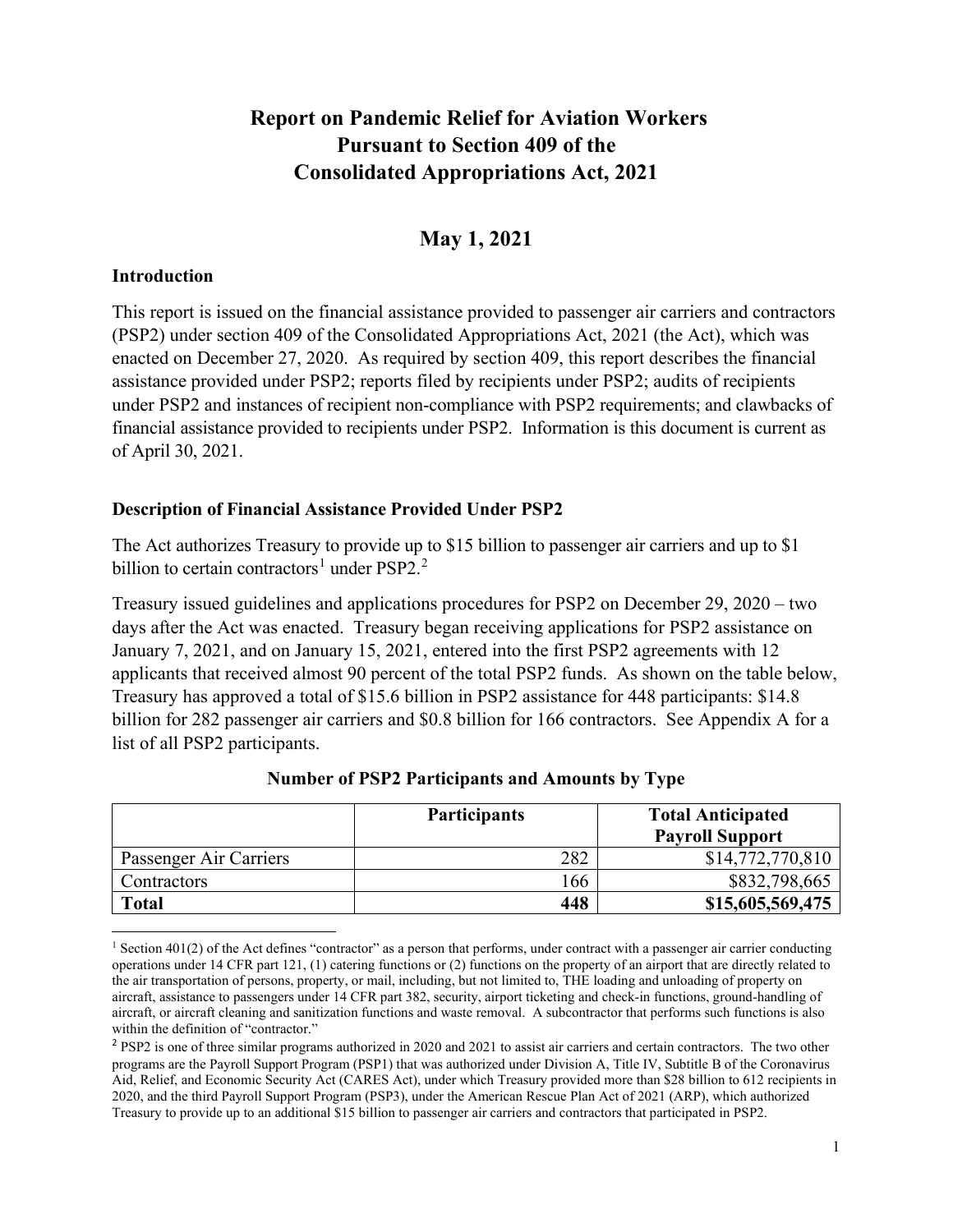Lists of PSP2 participants and additional information on PSP1, PSP2, and PSP3 is available at [https://home.treasury.gov/policy-issues/coronavirus/assistance-for-american-industry/airline](https://home.treasury.gov/policy-issues/coronavirus/assistance-for-american-industry/airline-and-national-security-relief-programs)[and-national-security-relief-programs](https://home.treasury.gov/policy-issues/coronavirus/assistance-for-american-industry/airline-and-national-security-relief-programs)

### **Requirements on PSP2 Participants**

Treasury required all approved PSP2 participants to enter into standard form Payroll Support Program Agreements (PSP2 Agreements), which provide the program terms and conditions.<sup>[3](#page-1-0)</sup> Among other requirements, under the PSP2 Agreements, all PSP2 participants must:

- Use the PSP2 funds exclusively for the continuation of employee wages, salaries, and benefits.
- Not conduct involuntary terminations or furloughs of employees, through March 31, 2021.
- Not reduce pay rates or benefits of employees, through March 31, 2021.
- Ensure that neither the participant nor any affiliate entity purchases an equity security of the participant or any direct or indirect parent company of the participant that, in either case, is listed on a national securities exchange, through March 31, 2022.
- Not pay dividends, nor make other capital distributions, with respect to its common stock (or equivalent interest), through March 31, 2022;
- Restrict the compensation of certain employees whose total compensation exceeded \$425,000 in 2019, through October 1, 2022; and
- Provide quarterly written reports, and additional information as requested, to Treasury.

In addition, passenger air carriers that participate in PSP2 are required to maintain certain scheduled air transportation service as directed by the Secretary of Transportation, until March 1, 2022.

PSP2 recipients were also required to recall<sup>[4](#page-1-1)</sup> and compensate certain employees who had previously been involuntarily terminated or furloughed. Specifically, within 72 hours after entering into a PSP2 Agreement with Treasury, passenger carriers and contractors are required to recall any employees who they had involuntarily terminated or furloughed between March 27, 2020 (for PSP2 participants that did not receive financial assistance under PSP1) or October 1, 2020 (for PSP2 participants that received financial assistance under PSP1), and the date of the

[https://home.treasury.gov/system/files/136/FormofPayrollSupportAgreementContractors.pdf.](https://home.treasury.gov/system/files/136/FormofPayrollSupportAgreementContractors.pdf)

<span id="page-1-0"></span><sup>&</sup>lt;sup>3</sup> The form of PSP2 Agreement for passenger air carriers is available at

[https://home.treasury.gov/system/files/136/FormofPayrollSupportAgreementPassengerAirCarriers.pdf,](https://home.treasury.gov/system/files/136/FormofPayrollSupportAgreementPassengerAirCarriers.pdf) and the form of PSP2 Agreement for contractors is available at

<span id="page-1-1"></span><sup>4</sup> "Recall" is defined in the Act as the dispatch of a notice via mail, courier, or e-mail, to an involuntarily terminated or furloughed employee notifying the employee that (1) the employee must, within a specified period of time, elect either (a) to return to employment or bypass return to employment, in accordance with an applicable collective bargaining agreement or, in the absence of a collective bargaining agreement, company policy; or (b) to permanently separate from employment with the passenger air carrier or contractor; and (2) failure to respond within such time period specified shall be considered an election to permanently separate from employment with the passenger air carrier or contractor.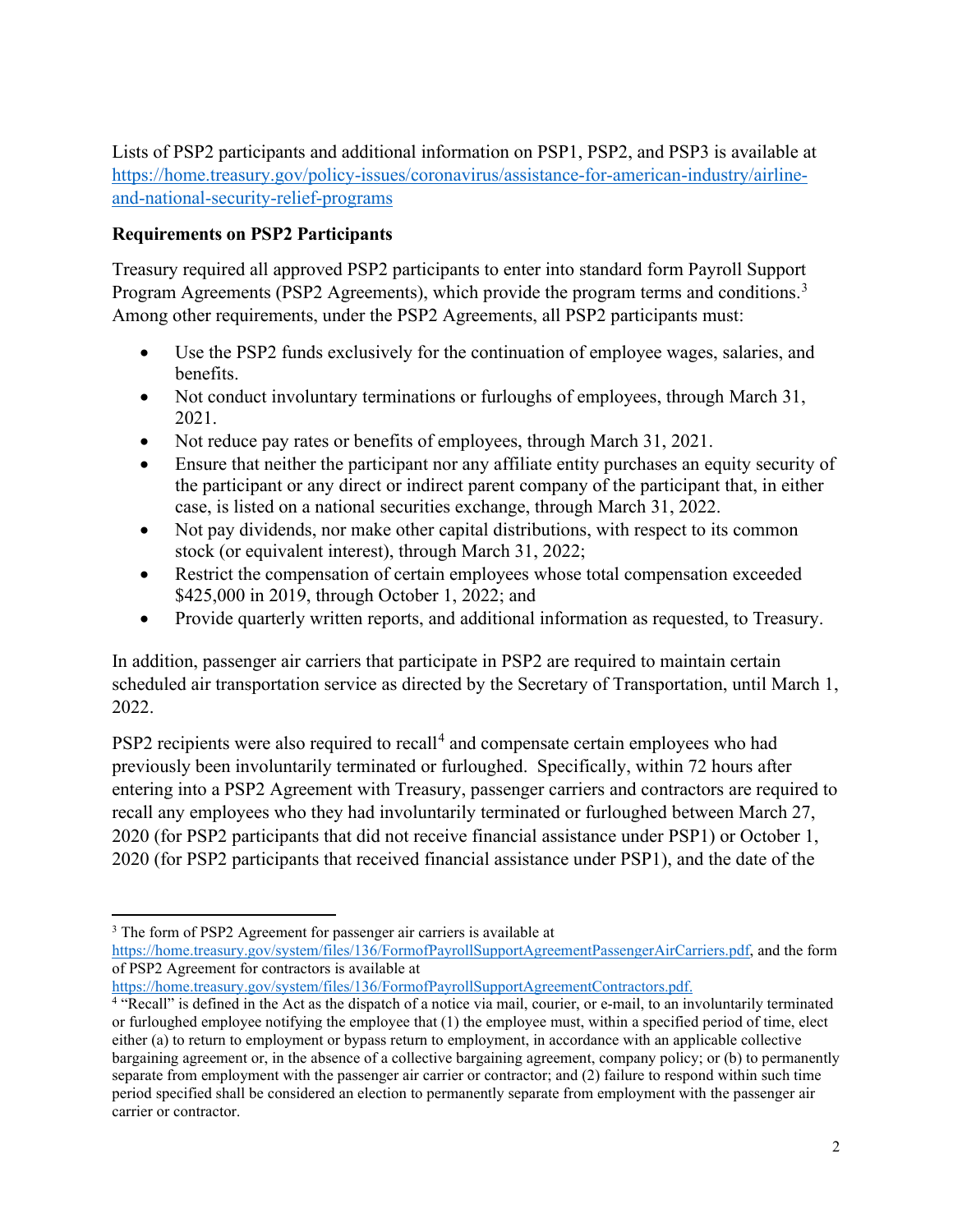participant's PSP2 Agreement. Participants are required to enable recalled employees to return to employment within 30 days after electing to do so.

Each PSP2 participant must also provide all recalled employees who return to employment with compensation for lost pay and benefits between December 1, 2020, and the date of the participant's PSP2 Agreement.<sup>[5](#page-2-0)</sup> Each PSP2 participant also must restore the rights and protections for any returning employees as if the employees had not been involuntarily terminated or furloughed. Treasury required all PSP2 participants to provide documentary evidence of having met these employee recall requirements.

Like under PSP1 and PSP3, PSP2 participants receiving the largest amounts of funding under the program are required to issue to Treasury notes and, in some cases, warrants to purchase shares of common stock, as compensation to taxpayers for the assistance provided. Treasury will continue to receive additional notes and warrants as additional assistance under PSP2 is disbursed. Appendix B lists the 20 PSP2 participants that have provided Treasury with financial instruments as taxpayer compensation.

#### **Reports Filed by PSP2 Participants**

The PSP2 Agreements require PSP2 participants to submit quarterly reports to Treasury containing the following information:

- The amount of PSP2 funds expended during the quarter.
- The participant's financial statements (audited by an independent certified public accountant, in the case of annual financial statements<sup>[6](#page-2-1)</sup>).
- A copy of the participant's IRS Form 941 filed with respect to such quarter.
- A detailed summary describing, with respect to the participant, (a) any changes in employee headcount during the quarter and the reasons therefor, including any involuntary termination or furlough, (b) any changes in the amounts spent by the participant on employee wages, salary, and benefits during the quarter, and (c) any changes in total compensation for, and any severance pay or other benefits in connection with the termination of, corporate officers and employees subject to limitation under the PSP2 Agreement during the quarter; and the reasons for any such changes.

Each PSP2 participant's quarterly reports must include certifications signed by an authorized signatory that the participant is in full compliance with the terms and conditions of the PSP2 Agreement.

<span id="page-2-0"></span><sup>&</sup>lt;sup>5</sup> The amount of compensation for lost pay and benefits is to be offset by any amounts the returning employee had received from a passenger air carrier or contractor as a result of the employee's termination or furlough, including, but not limited to, furlough pay, severance pay, or separation pay

<span id="page-2-1"></span><sup>&</sup>lt;sup>6</sup> If a recipient does not prepare audited financial statements in the ordinary course of its business, Treasury permits the recipient to submit certified unaudited financial statements.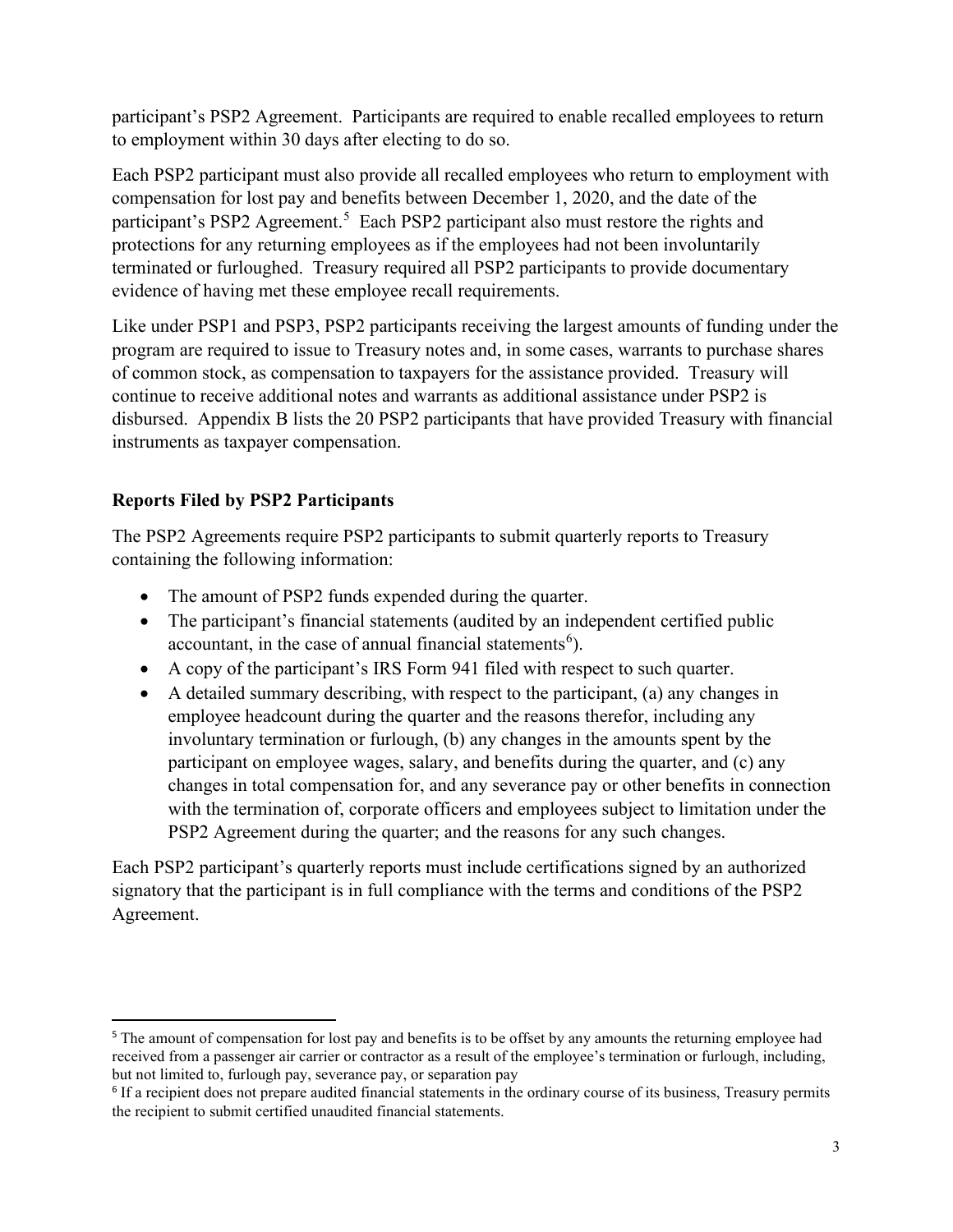The PSP2 quarterly reports are required to be submitted to Treasury within 45 days after the end of the calendar quarter for the first three quarters of the calendar year and 90 days after the end of each calendar year.

### **Audits of PSP2 Participants and Instances of Non-Compliance**

As noted above, the first quarterly reports required to be submitted under PSP2 are due by May 15, 2021. Consequently, as of the date of issuance of this report, Treasury has not received any PSP2 quarterly reports.

The quarterly reports will provide Treasury with information about each participant's uses of PSP2 funds between the date of the participant's PSP2 agreement and March 31, 2021. Upon receipt of the quarterly reports, Treasury will review them with respect to each participant's compliance with certain terms of the PSP2 agreements.

Where potential violations of program requirements are identified, Treasury will take appropriate remedial action.

Since the establishment of PSP2, Treasury has implemented compliance reviews to ensure that the PSP2 participants have complied with certain terms of the PSP2 Agreements, including the requirement to register with SAM.gov within seven days after executing the PSP Agreement. Treasury has identified seven PSP2 participants that had not complied with this requirement on a timely basis, and each of the seven entities took corrective action and are now in compliance.

#### **Clawbacks of Financial Assistance Under PSP2**

While Treasury has not implemented any clawbacks of PSP2 funds, Treasury has authority under the PSP2 Agreement to recoup PSP2 funds disbursed to participants that violate the requirements under the program.

In addition to recoupment, Treasury may also reduce disbursements to a PSP2 participant if Treasury determines that the participant violated the program requirements.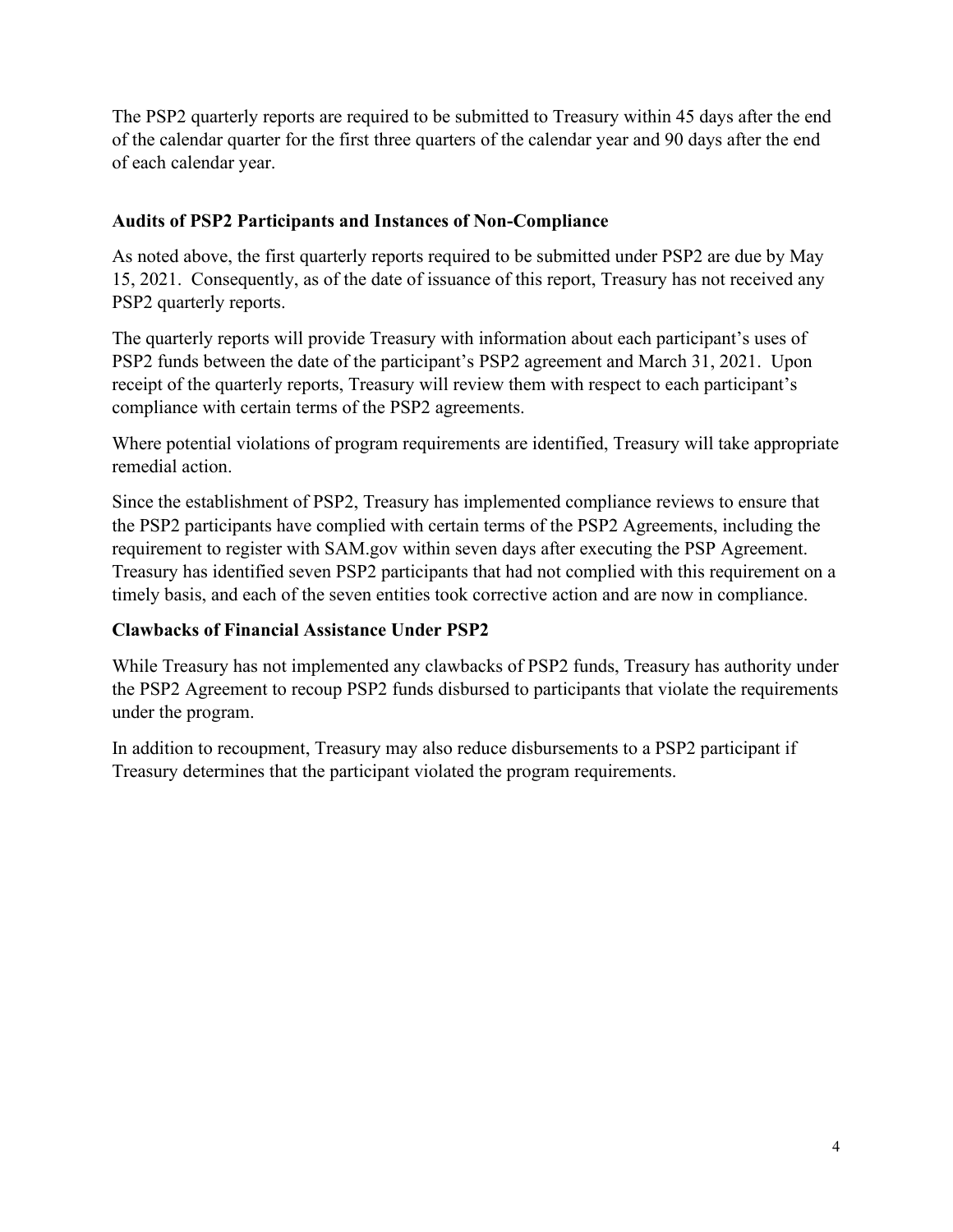# Appendix A:

# **Table 1 – PSP2 Passenger Air Carriers**

| Participant <sup>1</sup>         | City <sup>2</sup>  | <b>State</b>           | <b>Agreement Date<sup>3</sup></b> | <b>Total Anticipated</b><br>Payroll Support <sup>4</sup> |
|----------------------------------|--------------------|------------------------|-----------------------------------|----------------------------------------------------------|
| ALASKA SKYWAYS INC               | <b>ANCHORAGE</b>   | AK                     | 2/26/2021                         | \$173,533                                                |
| ALPHA AVIATION LLC               | <b>ANCHORAGE</b>   | AK                     | 2/23/2021                         | \$189,816                                                |
| ALPINE AIR ALASKA LLC            | <b>GIRDWOOD</b>    | $\mathbf{A}\mathbf{K}$ | 2/23/2021                         | \$577,067                                                |
| BERING AIR INC.                  | <b>NOME</b>        | AK                     | 2/23/2021                         | \$3,736,260                                              |
| BRANCH RIVER AIR SERVICE INC.    | <b>ANCHORAGE</b>   | AK                     | 2/25/2021                         | \$96,631                                                 |
| COASTAL HELICOPTERS INC.         | <b>JUNEAU</b>      | AK                     | 2/1/2021                          | \$1,074,825                                              |
| <b>CORVUS AIRLINES INC</b>       | <b>ANCHORAGE</b>   | AK                     | 4/5/2021                          | \$10,478,223                                             |
| COYOTE AIR LLC                   | <b>FAIRBANKS</b>   | AK                     | 2/23/2021                         | \$50,625                                                 |
| EGLI AIR HAUL INC.               | <b>KING SALMON</b> | $\mathbf{A}\mathbf{K}$ | 2/5/2021                          | \$119,625                                                |
| <b>GRANT AVIATION INC.</b>       | <b>ANCHORAGE</b>   | AK                     | 2/26/2021                         | \$3,509,435                                              |
| ISLAND WINGS AIR SERVICE LLC     | <b>KETCHIKAN</b>   | AK                     | 4/7/2021                          | \$79,380                                                 |
| JEFFREY JOHN CARLIN              | <b>KETCHIKAN</b>   | $\mathbf{A}\mathbf{K}$ | 3/24/2021                         | \$92,866                                                 |
| K BAY AIR LLC                    | <b>HOMER</b>       | AK                     | 3/24/2021                         | \$327,730                                                |
| KALININ AVIATION LLC             | <b>JUNEAU</b>      | AK                     | 2/23/2021                         | \$1,817,033                                              |
| NORTHSTAR TREKKING LLC           | <b>KETCHIKAN</b>   | $\mathbf{A}\mathbf{K}$ | 2/1/2021                          | \$918,203                                                |
| NORTHWIND AVIATION LLC           | <b>HOMER</b>       | $\mathbf{A}\mathbf{K}$ | 2/23/2021                         | \$37,514                                                 |
| PAKLOOK AIR INC.                 | <b>BETHEL</b>      | $\mathbf{A}\mathbf{K}$ | 2/23/2021                         | \$897,332                                                |
| PATHFINDER AVIATION LLC          | <b>ANCHORAGE</b>   | AK                     | 2/9/2021                          | \$1,589,005                                              |
| PM AIR LLC                       | <b>KETCHIKAN</b>   | $\mathbf{A}\mathbf{K}$ | 2/10/2021                         | \$214,708                                                |
| REDEMPTION INC.                  | <b>KODIAK</b>      | AK                     | 2/23/2021                         | \$437,041                                                |
| RENFRO'S ALASKAN ADVENTURES INC. | <b>BETHEL</b>      | AK                     | 4/7/2021                          | \$44,113                                                 |
| <b>SCOTT AIR LLC</b>             | <b>CRAIG</b>       | AK                     | 2/5/2021                          | \$630,098                                                |
| SMOKEY BAY AIR INC.              | <b>HOMER</b>       | AK                     | 2/26/2021                         | \$245,812                                                |
| SPERNAK AIRWAYS INC              | <b>ANCHORAGE</b>   | AK                     | 2/23/2021                         | \$166,396                                                |
| TEMSCO HELICOPTERS INC.          | <b>KETCHIKAN</b>   | AK                     | 2/1/2021                          | \$3,261,260                                              |
| <b>TRAIL RIDGE AIR INC.</b>      | <b>ANCHORAGE</b>   | AK                     | 3/11/2021                         | \$86,315                                                 |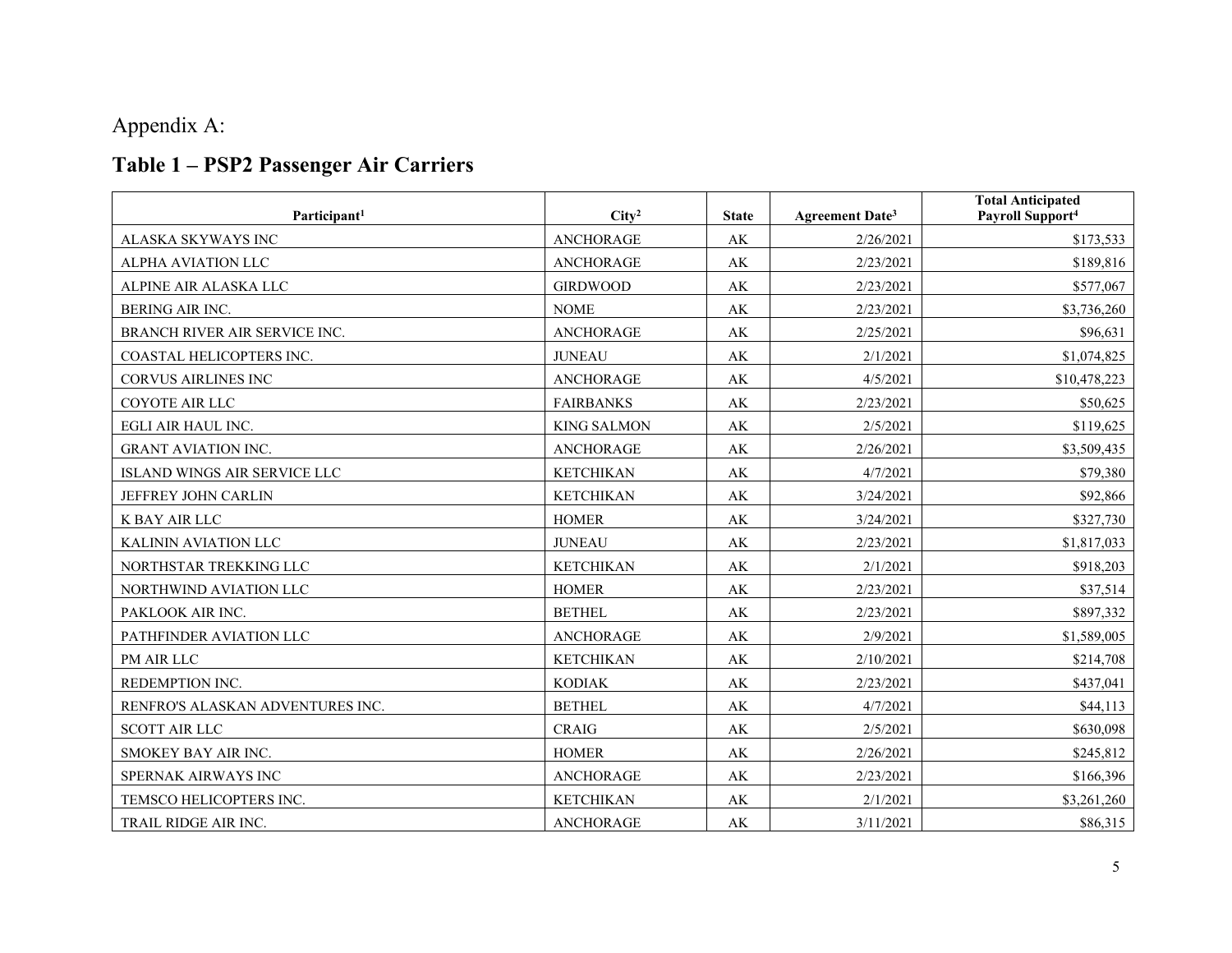| Participant <sup>1</sup>           | City <sup>2</sup>      | <b>State</b>           | <b>Agreement Date<sup>3</sup></b> | <b>Total Anticipated</b><br>Payroll Support <sup>4</sup> |
|------------------------------------|------------------------|------------------------|-----------------------------------|----------------------------------------------------------|
| <b>ULTIMA THULE INC</b>            | <b>CHITINA</b>         | AK                     | 2/23/2021                         | \$200,184                                                |
| VENTURE TRAVEL LLC                 | <b>KETCHIKAN</b>       | $\mathbf{A}\mathbf{K}$ | 3/9/2021                          | \$965,046                                                |
| VERTICAL SOLUTIONS LLC             | <b>GIRDWOOD</b>        | AK                     | 2/23/2021                         | \$60,160                                                 |
| WARBELOW'S AIR VENTURES INC.       | <b>FAIRBANKS</b>       | AK                     | 2/23/2021                         | \$610,735                                                |
| WARD AIR INC.                      | <b>JUNEAU</b>          | AK                     | 3/24/2021                         | \$382,405                                                |
| WINGS AIRWAYS LLC                  | <b>JUNEAU</b>          | $\mathbf{A}\mathbf{K}$ | 2/23/2021                         | \$432,489                                                |
| WRIGHT AIR SERVICE INC.            | <b>FAIRBANKS</b>       | $\mathbf{A}\mathbf{K}$ | 3/9/2021                          | \$1,524,839                                              |
| JET SERVICES INC.                  | <b>MOBILE</b>          | AL                     | 3/9/2021                          | \$184,654                                                |
| SOUTHERN SKY AVIATION CHARTERS LLC | <b>BIRMINGHAM</b>      | AL                     | 2/12/2021                         | \$253,814                                                |
| CENTRAL FLYING SERVICE INC.        | LITTLE ROCK            | AR                     | 3/24/2021                         | \$1,068,562                                              |
| MIKE MOSER INC.                    | <b>ROGERS</b>          | AR                     | 4/19/2021                         | \$72,920                                                 |
| ALANTE AIR CHARTER LLC             | <b>SCOTTSDALE</b>      | AZ                     | 3/9/2021                          | \$384,144                                                |
| CUTTER FLIGHT MANAGEMENT INC.      | <b>PHOENIX</b>         | AZ                     | 3/24/2021                         | \$376,816                                                |
| MESA AIRLINES INC.                 | <b>PHOENIX</b>         | $\mathbf{A}\mathbf{Z}$ | 2/5/2021                          | \$55,967,320                                             |
| WORLDWIDE JET CHARTER INC          | <b>PHOENIX</b>         | AZ                     | 2/1/2021                          | \$2,909,291                                              |
| ADVANCED AIR LLC                   | <b>HAWTHORNE</b>       | CA                     | 3/19/2021                         | \$1,766,268                                              |
| AIR 7 LLC                          | CAMARILLO              | CA                     | 2/9/2021                          | \$877,045                                                |
| AIR RUTTER INTERNATIONAL LLC       | <b>LONG BEACH</b>      | CA                     | 3/9/2021                          | \$1,337,101                                              |
| AVIATION CONSULTANTS INC.          | <b>SAN LUIS OBISPO</b> | CA                     | 3/24/2021                         | \$5,389,585                                              |
| <b>BOUTIQUE AIR</b>                | <b>SAN FRANCISCO</b>   | CA                     | 2/9/2021                          | \$5,565,886                                              |
| C.C. CALZONE LLC                   | <b>SANTA ANA</b>       | CA                     | 4/12/2021                         | \$361,724                                                |
| CHANNEL ISLANDS AVIATION INC.      | CAMARILLO              | CA                     | 2/5/2021                          | \$654,706                                                |
| CLAY LACY AVIATION INC.            | VAN NUYS               | CA                     | 2/25/2021                         | \$18,456,175                                             |
| <b>CTP AVIATION LLC</b>            | <b>HAYWARD</b>         | CA                     | 3/9/2021                          | \$774,494                                                |
| DESERT JET CHARTER LLC             | <b>THERMAL</b>         | CA                     | 2/1/2021                          | \$692,360                                                |
| <b>DREAMLINE AVIATION</b>          | VAN NUYS               | CA                     | 2/17/2021                         | \$1,069,148                                              |
| ELDORADO AIR LLC                   | <b>SACRAMENTO</b>      | CA                     | 3/29/2021                         | \$730,629                                                |
| FLIGHT LEVEL AVIATION LLC          | <b>FRESNO</b>          | CA                     | 2/10/2021                         | \$71,863                                                 |
| <b>GOLDEN STATE JET LLC</b>        | VAN NUYS               | CA                     | 4/1/2021                          | \$212,014                                                |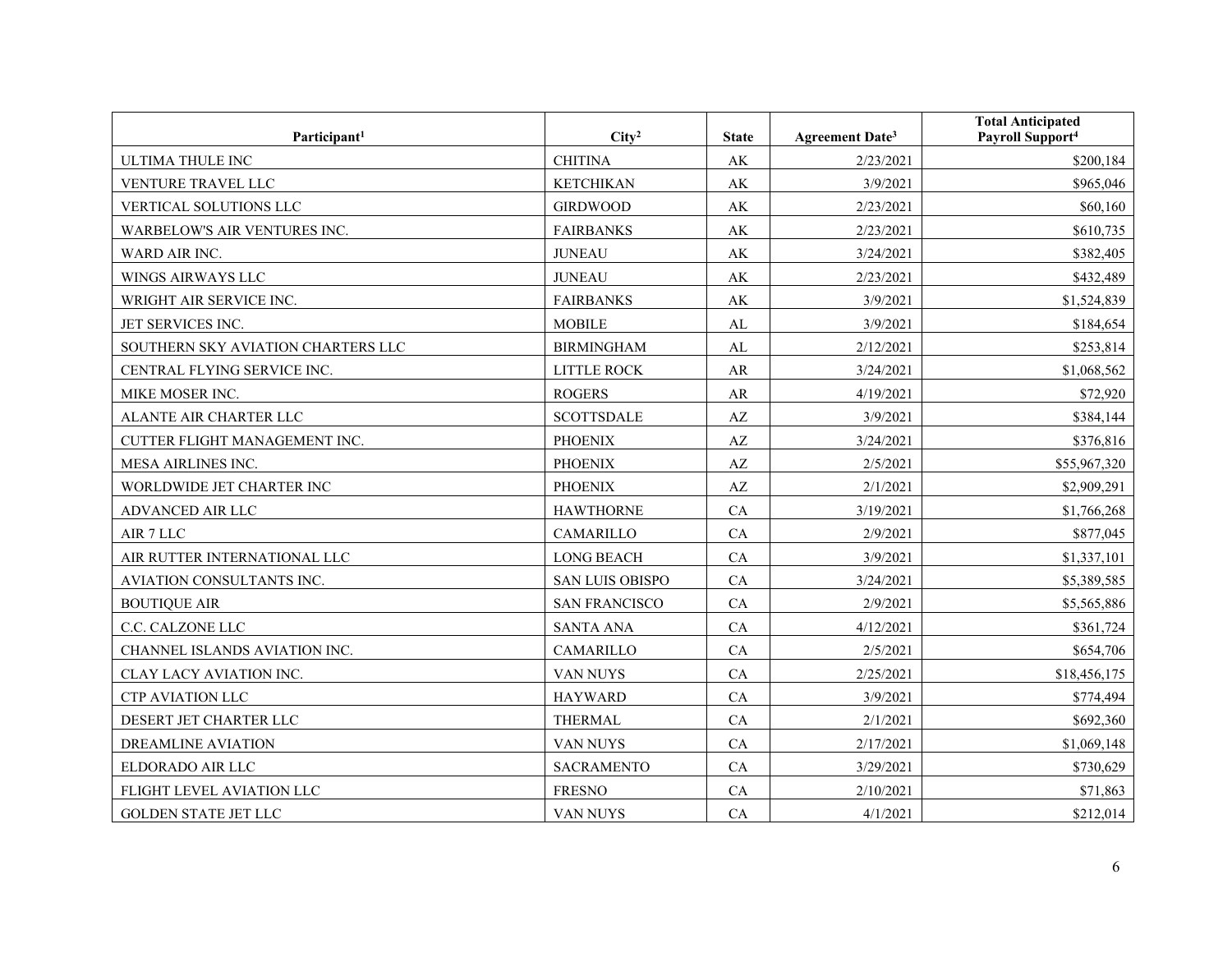| Participant <sup>1</sup>                                      | City <sup>2</sup>  | <b>State</b> | Agreement Date <sup>3</sup> | <b>Total Anticipated</b><br>Payroll Support <sup>4</sup> |
|---------------------------------------------------------------|--------------------|--------------|-----------------------------|----------------------------------------------------------|
| HELINET AVIATION SERVICES LLC                                 | VAN NUYS           | CA           | 3/30/2021                   | \$1,995,398                                              |
| JET METHODS INC.                                              | <b>CARLSBAD</b>    | CA           | 3/24/2021                   | \$242,917                                                |
| LATITUDE 33 AVIATION LLC                                      | <b>CARLSBAD</b>    | CA           | 3/24/2021                   | \$1,448,203                                              |
| <b>LOYD'S AVIATION</b>                                        | <b>BAKERSFIELD</b> | CA           | 2/5/2021                    | \$541,943                                                |
| MCLEAN AVIATION SERVICES INC.                                 | <b>NAPA</b>        | CA           | 3/12/2021                   | \$140,243                                                |
| MODESTO EXECUTIVE AIR CHARTER INC.                            | <b>MODESTO</b>     | CA           | 2/11/2021                   | \$537,067                                                |
| MTE AIR VENTURES INC                                          | <b>SAN CARLOS</b>  | CA           | 2/11/2021                   | \$77,913                                                 |
| NEXJET CORPORATION                                            | <b>LONG BEACH</b>  | CA           | 4/7/2021                    | \$77,219                                                 |
| PACIFIC COAST JET LLC (PARENT COMPANY OF PCJ AVIATION<br>LLC) | <b>OAKLAND</b>     | CA           | 2/1/2021                    | \$1,330,638                                              |
| PEGASUS ELITE AVIATION INC.                                   | VAN NUYS           | CA           | 2/2/2021                    | \$2,538,578                                              |
| PLANET NINE PRIVATE AIR LLC                                   | VAN NUYS           | CA           | 3/24/2021                   | \$2,705,391                                              |
| REGENCY AIR LLC                                               | <b>SANTA ANA</b>   | CA           | 4/19/2021                   | \$450,260                                                |
| SACRAMENTO EXECUTIVE HELICOPTERS INC.                         | <b>ELK GROVE</b>   | CA           | 2/12/2021                   | \$346,083                                                |
| <b>SCOTT AVIATION LLC</b>                                     | <b>FRESNO</b>      | CA           | 3/24/2021                   | \$2,372,745                                              |
| SP AVIATION INC                                               | <b>OAKLAND</b>     | CA           | 2/5/2021                    | \$255,382                                                |
| STARJET INC.                                                  | <b>LOS ANGELES</b> | CA           | 2/1/2021                    | \$190,015                                                |
| <b>SUN AIR JETS LLC</b>                                       | <b>CAMARILLO</b>   | CA           | 2/12/2021                   | \$2,511,899                                              |
| SUPERIOR TRANSPORTATION ASSOCIATES INC                        | <b>COSTA MESA</b>  | CA           | 2/5/2021                    | \$2,523,006                                              |
| TANGO AIR INC.                                                | <b>CARLSBAD</b>    | CA           | 2/11/2021                   | \$767,281                                                |
| TRANS-EXEC AIR SERVICE INC                                    | VAN NUYS           | CA           | 3/11/2021                   | \$1,255,496                                              |
| WESTERN AIR CHARTER INC.                                      | VAN NUYS           | CA           | 2/11/2021                   | \$9,935,422                                              |
| ASI CHARTER INC.                                              | <b>ENGLEWOOD</b>   | CO           | 4/15/2021                   | \$310,075                                                |
| FRONTIER AIRLINES INC                                         | <b>DENVER</b>      | CO           | 1/15/2021                   | \$161,083,131                                            |
| INTERNATIONAL JET AVIATION SERVICES INC.                      | <b>CENTENNIAL</b>  | CO           | 2/16/2021                   | \$691,052                                                |
| KEY LIME AIR CORPORATION                                      | <b>ENGLEWOOD</b>   | CO           | 2/5/2021                    | \$3,191,178                                              |
| MOSER AVIATION LLC                                            | <b>ENGLEWOOD</b>   | CO           | 2/5/2021                    | \$300,504                                                |
| PRIME JET US LLC                                              | <b>ENGLEWOOD</b>   | CO           | 3/9/2021                    | \$1,499,544                                              |
| TRADEWIND AVIATION LLC                                        | <b>OXFORD</b>      | CT           | 2/11/2021                   | \$2,557,667                                              |
| AERO WAYS INC.                                                | <b>NEW CASTLE</b>  | DE           | 2/11/2021                   | \$1,084,899                                              |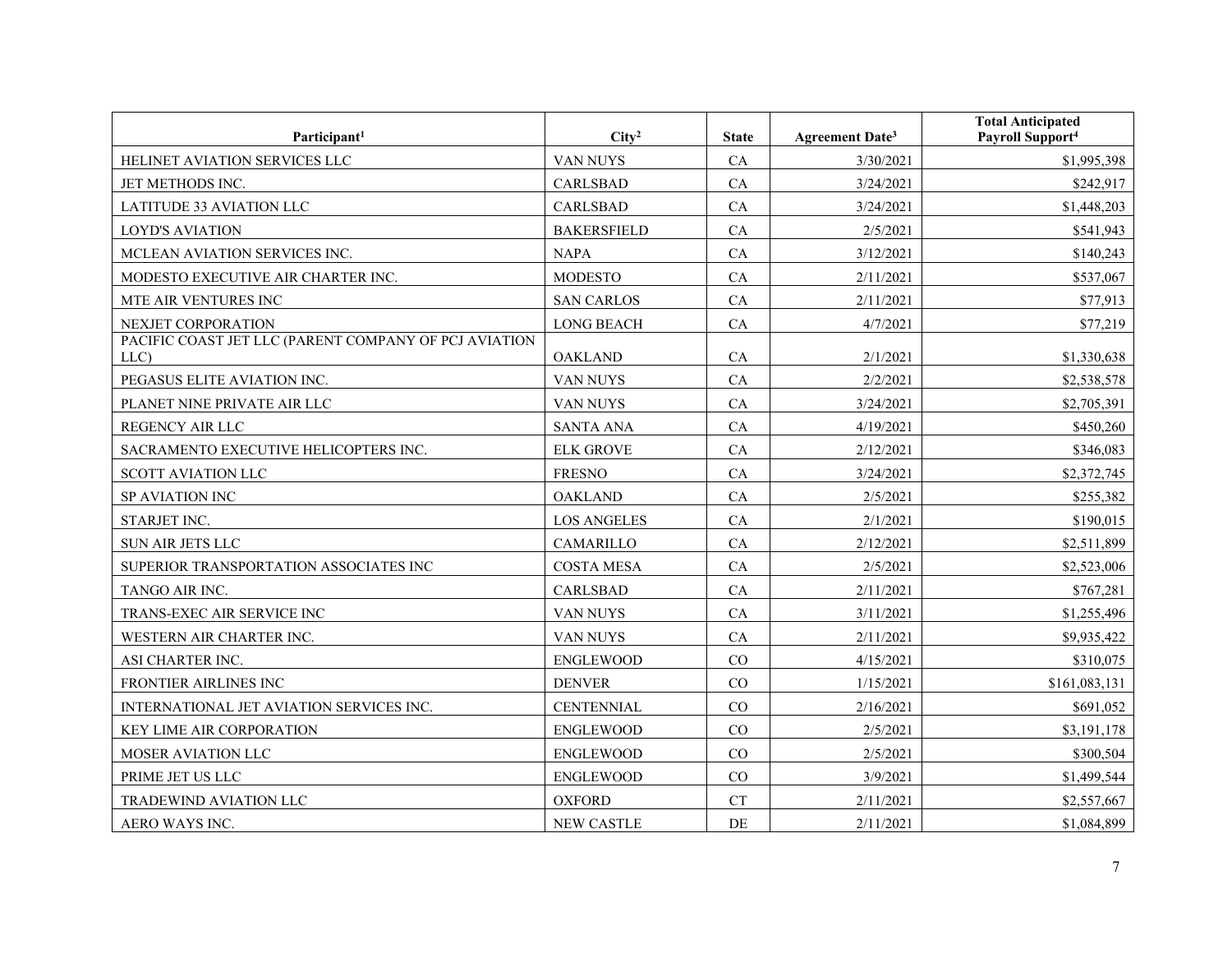| Participant <sup>1</sup>              | City <sup>2</sup>                 | <b>State</b> | <b>Agreement Date3</b> | <b>Total Anticipated</b><br>Payroll Support <sup>4</sup> |
|---------------------------------------|-----------------------------------|--------------|------------------------|----------------------------------------------------------|
| DUMONT AIRCRAFT CHARTER LLC           | <b>NEW CASTLE</b>                 | DE           | 3/24/2021              | \$2,032,752                                              |
| DUMONT AVIATION GROUP INC             | <b>NEW CASTLE</b>                 | DE           | 4/13/2021              | \$709,410                                                |
| ACE AVIATION SERVICES CORP            | FORT LAUDERDALE                   | ${\rm FL}$   | 2/1/2021               | \$1,364,886                                              |
| AIR GATO ENTERPRISES INC.             | <b>CLEARWATER</b>                 | ${\rm FL}$   | 4/2/2021               | \$1,007,404                                              |
| AIR TREK INC.                         | PUNTA GORDA                       | FL           | 2/3/2021               | \$468,165                                                |
| AIRCRAFT EVALUATION & MANAGEMENT INC. | <b>ORLANDO</b>                    | ${\rm FL}$   | 4/19/2021              | \$205,557                                                |
| AIRGATE AVIATION INC.                 | <b>NEW SMYRNA</b><br><b>BEACH</b> | ${\rm FL}$   | 4/7/2021               | \$231,801                                                |
| CARIBBEAN SUN AIRLINES INC            | <b>MIAMI SPRINGS</b>              | ${\rm FL}$   | 3/1/2021               | \$3,708,833                                              |
| CATALINA AEROSPACE CORPORATION        | N MIAMI                           | FL           | 2/3/2021               | \$148,670                                                |
| EASTERN AIR EXPRESS INC               | <b>MIRAMAR</b>                    | <b>FL</b>    | 2/17/2021              | \$40,327                                                 |
| ELITE AIR INC.                        | <b>SAINT PETERSBURG</b>           | ${\rm FL}$   | 3/24/2021              | \$1,463,795                                              |
| <b>EXECUTIVE AIRLINK INC</b>          | WEST PALM BEACH                   | <b>FL</b>    | 4/14/2021              | \$73,596                                                 |
| EXECUTIVE AVIATION CORPORATION        | <b>MIAMI</b>                      | ${\rm FL}$   | 2/5/2021               | \$426,077                                                |
| <b>GLOBAL JETCARE INC</b>             | <b>BROOKSVILLE</b>                | ${\rm FL}$   | 3/24/2021              | \$856,215                                                |
| JANNUS AIR INC                        | <b>TAMPA</b>                      | <b>FL</b>    | 2/3/2021               | \$34,650                                                 |
| JET ACCESS AVIATION LLC               | WEST PALM BEACH                   | <b>FL</b>    | 2/1/2021               | \$1,456,576                                              |
| <b>JETEX LLC</b>                      | <b>STUART</b>                     | ${\rm FL}$   | 3/2/2021               | \$133,556                                                |
| MIAMI AIR INTERNATIONAL INC.          | <b>MIAMI</b>                      | <b>FL</b>    | 4/14/2021              | \$7,501,380                                              |
| PANTHER AVIATION INC                  | <b>NAPLES</b>                     | ${\rm FL}$   | 3/19/2021              | \$133,376                                                |
| PREMIER AIR INC.                      | <b>STUART</b>                     | FL           | 2/5/2021               | \$763,534                                                |
| PRESIDENTIAL AVIATION INC             | <b>FORT LAUDERDALE</b>            | FL           | 2/5/2021               | \$2,032,002                                              |
| PRIVATEFLY LLC                        | FORT LAUDERDALE                   | <b>FL</b>    | 4/2/2021               | \$105,427                                                |
| REVA INC.                             | FORT LAUDERDALE                   | ${\rm FL}$   | 2/17/2021              | \$3,812,595                                              |
| SEABORNE VIRGIN ISLANDS INC.          | <b>HOLLYWOOD</b>                  | ${\rm FL}$   | 2/9/2021               | \$2,596,363                                              |
| SILVER AIRWAYS LLC                    | <b>HOLLYWOOD</b>                  | FL           | 2/9/2021               | \$9,266,015                                              |
| SKY ONE HOLDINGS LLC                  | <b>BOCA RATON</b>                 | FL           | 4/28/2021              | \$1,312,708                                              |
| SOUTHERN AIRWAYS EXPRESS LLC          | POMPANO BEACH                     | ${\rm FL}$   | 3/9/2021               | \$5,283,706                                              |
| SPIRIT AIRLINES INC.                  | <b>MIRAMAR</b>                    | ${\rm FL}$   | 1/15/2021              | \$212,130,753                                            |
| <b>SWIFT AIR LLC</b>                  | <b>MIAMI</b>                      | <b>FL</b>    | 3/2/2021               | \$12,386,673                                             |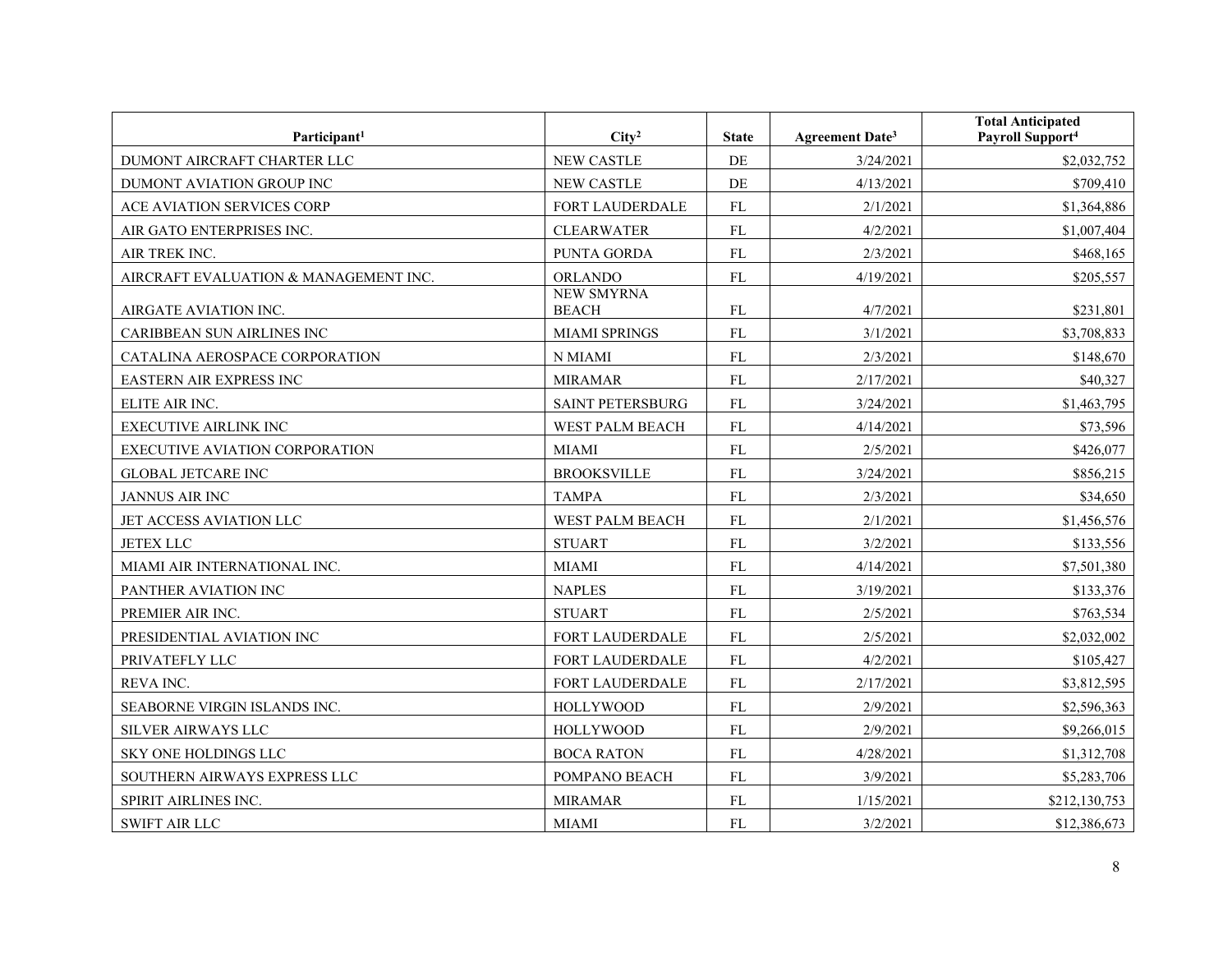| Participant <sup>1</sup>                | City <sup>2</sup>    | <b>State</b>   | Agreement Date <sup>3</sup> | <b>Total Anticipated</b><br>Payroll Support <sup>4</sup> |
|-----------------------------------------|----------------------|----------------|-----------------------------|----------------------------------------------------------|
| TROPIC OCEAN AIRWAYS LLC                | FORT LAUDERDALE      | FL             | 2/5/2021                    | \$1,174,375                                              |
| WALKABOUT AIR INC                       | <b>TAMPA</b>         | FL             | 2/5/2021                    | \$98,017                                                 |
| WORLDWIDE AIRCRAFT SERVICES INC         | <b>TAMPA</b>         | <b>FL</b>      | 4/7/2021                    | \$595,576                                                |
| <b>XOJET AVIATION</b>                   | FORT LAUDERDALE      | FL             | 2/17/2021                   | \$10,271,765                                             |
| AIRSTAR INC.                            | <b>BISHOP</b>        | <b>GA</b>      | 2/9/2021                    | \$212,894                                                |
| CCM COMPANY HOLDINGS INC                | <b>LAWRENCEVILLE</b> | GA             | 4/1/2021                    | \$1,672,437                                              |
| DELTA AIR LINES INC.                    | <b>ATLANTA</b>       | GA             | 1/15/2021                   | \$3,290,410,981                                          |
| ROTORWORKS LLC                          | <b>HIRAM</b>         | GA             | 2/3/2021                    | \$75,193                                                 |
| HAWAII PACIFIC AVIATION INC.            | <b>KAILUA KONA</b>   | H <sub>I</sub> | 4/28/2021                   | \$471,368                                                |
| <b>HAWAIIAN AIRLINES INC.</b>           | HONOLULU             | H <sub>I</sub> | 1/15/2021                   | \$192,658,000                                            |
| JACK HARTER HELICOPTERS INC             | <b>LIHUE</b>         | H <sub>I</sub> | 2/5/2021                    | \$780,910                                                |
| K&S HELICOPTERS INC                     | <b>KAILUA KONA</b>   | H              | 2/3/2021                    | \$1,248,147                                              |
| MID-PACIFIC AIR SERVICE LLC             | HONOLULU             | H <sub>I</sub> | 2/12/2021                   | \$122,172                                                |
| NOVICTOR AVIATION LLC                   | HONOLULU             | H <sub>I</sub> | 2/12/2021                   | \$279,385                                                |
| PACIFIC HELICOPTER TOURS INC.           | PU UNENE             | H <sub>I</sub> | 3/24/2021                   | \$450,792                                                |
| MIDWEST FLYING SERVICE INC              | <b>SHELDON</b>       | IA             | 2/5/2021                    | \$51,612                                                 |
| <b>AVCENTER INC</b>                     | <b>POCATELLO</b>     | ID             | 3/9/2021                    | \$603,912                                                |
| MCCALL AVIATION INC.                    | <b>MCCALL</b>        | ID             | 2/11/2021                   | \$156,032                                                |
| PRECISION AVIATION INC.                 | <b>KIMBERLY</b>      | ID             | 2/5/2021                    | \$64,222                                                 |
| AEROCARE MEDICAL TRANSPORT SYSTEMS INC. | <b>SUGAR GROVE</b>   | IL             | 4/7/2021                    | \$777,401                                                |
| <b>AVIATION ADVISOR INC.</b>            | <b>ANTICOH</b>       | IL             | 3/9/2021                    | \$881,267                                                |
| DUPAGE AEROSPACE CORPORATION            | <b>WEST CHICAGO</b>  | IL             | 4/2/2021                    | \$592,192                                                |
| JET AIR INC.                            | <b>GALESBURG</b>     | IL             | 2/16/2021                   | \$788,798                                                |
| NORTHERN ILLINOIS FLIGHT CENTER INC     | WHEELING             | IL             | 2/1/2021                    | \$666,587                                                |
| PRIESTER AVIATION LLC                   | <b>WHEELING</b>      | IL             | 2/11/2021                   | \$2,875,536                                              |
| UNITED AIRLINES INC.                    | <b>CHICAGO</b>       | IL             | 1/15/2021                   | \$3,001,196,216                                          |
| VALLEY AIR SERVICE INC.                 | <b>GENEVA</b>        | $\rm IL$       | 3/11/2021                   | \$35,766                                                 |
| <b>COLEMAN JET LLC</b>                  | <b>GARY</b>          | IN             | 2/11/2021                   | \$194,583                                                |
| FIRST WING MANAGEMENT LLC               | <b>INDIANAPOLIS</b>  | IN             | 2/5/2021                    | \$367,277                                                |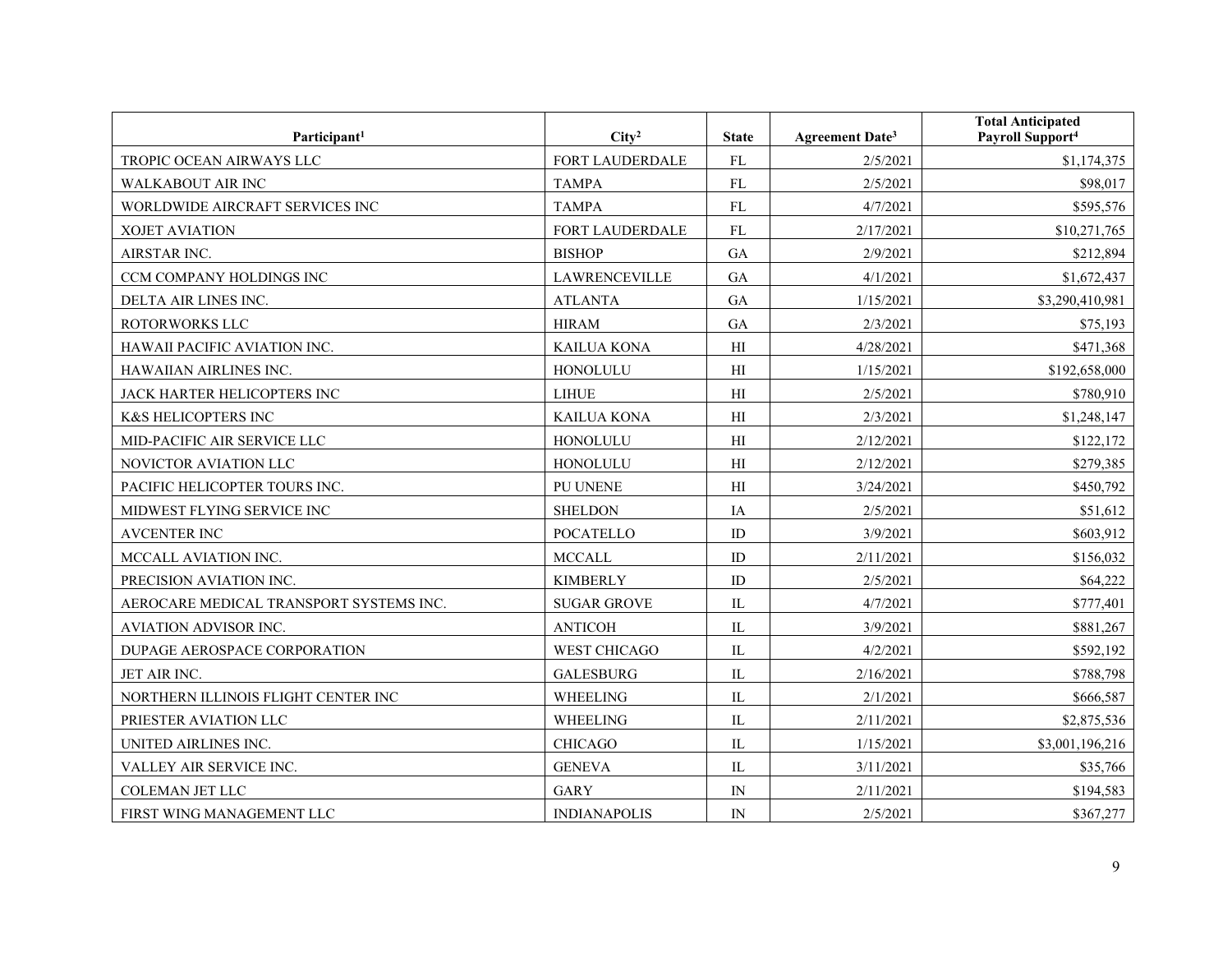| Participant <sup>1</sup>                | City <sup>2</sup>   | <b>State</b>             | <b>Agreement Date<sup>3</sup></b> | <b>Total Anticipated</b><br>Payroll Support <sup>4</sup> |
|-----------------------------------------|---------------------|--------------------------|-----------------------------------|----------------------------------------------------------|
| REPUBLIC AIRWAYS INC.                   | <b>INDIANAPOLIS</b> | $\ensuremath{\text{IN}}$ | 1/15/2021                         | \$130,416,748                                            |
| <b>EXECUTIVE FLIGHT SERVICES LLC</b>    | <b>LENEXA</b>       | <b>KS</b>                | 3/19/2021                         | \$3,754,495                                              |
| <b>CREW AVIATION LLC</b>                | <b>LOUISVILLE</b>   | KY                       | 2/9/2021                          | \$342,494                                                |
| NEXGEN AVIATION LLC                     | <b>LEXINGTON</b>    | KY                       | 2/9/2021                          | \$256,051                                                |
| TRITON AIRWAYS LLC                      | <b>LEXINGTON</b>    | KY                       | 3/5/2021                          | \$236,031                                                |
| <b>JPS AVIATION LLC</b>                 | <b>MONROE</b>       | LA                       | 2/26/2021                         | \$393,269                                                |
| METRO AVIATION INC.                     | <b>SHREVEPORT</b>   | LA                       | 2/1/2021                          | \$28,065,812                                             |
| ROTORCRAFT LEASING COMPANY LLC          | <b>BROUSSARD</b>    | LA                       | 2/11/2021                         | \$4,378,950                                              |
| AIR-TAXI SERVICE AND SUPPORT LLC        | <b>BEDFORD</b>      | MA                       | 4/5/2021                          | \$65,923                                                 |
| HYANNIS AIR SERVICE INC                 | <b>HYANNIS</b>      | <b>MA</b>                | 3/24/2021                         | \$13,686,364                                             |
| PRO AIRWAYS LLC.                        | <b>PLYMOUTH</b>     | MA                       | 2/9/2021                          | \$392,376                                                |
| SENTIENT JET CHARTER LLC                | <b>OUINCY</b>       | <b>MA</b>                | 4/13/2021                         | \$1,013,690                                              |
| SENTIENT JET LLC                        | <b>OUINCY</b>       | MA                       | 4/2/2021                          | \$3,713,539                                              |
| SHORELINE AVIATION INC.                 | MARSHFIELD          | MA                       | 3/24/2021                         | \$721,330                                                |
| EAST COAST FLIGHT SERVICES. INC.        | <b>EASTON</b>       | MD                       | 3/12/2021                         | \$162,130                                                |
| <b>GRANDVIEW AVIATION LLC</b>           | <b>MIDDLE RIVER</b> | MD                       | 3/30/2021                         | \$883,149                                                |
| <b>K&amp;R AVIATION LLC DBA OPENAIR</b> | <b>GAITHERSBURG</b> | MD                       | 2/5/2021                          | \$93,540                                                 |
| <b>SKYTECH TRAVEL LLC</b>               | <b>WESTMINSTER</b>  | MD                       | 2/11/2021                         | \$255,896                                                |
| TRIDENT AIRCRAFT INC.                   | <b>EASTON</b>       | MD                       | 3/12/2021                         | \$514,211                                                |
| <b>ELITE AIRWAYS LLC</b>                | <b>PORTLAND</b>     | ME                       | 2/1/2021                          | \$6,825,440                                              |
| MCPHILLIPS FLYING SERVICE INC.          | <b>CHARLEVOIX</b>   | MI                       | 2/16/2021                         | \$198,452                                                |
| NORTH COUNTRY AVIATION INC.             | <b>GAYLORD</b>      | MI                       | 4/5/2021                          | \$146,781                                                |
| NORTHERN JET MANAGEMENT INC.            | <b>GRAND RAPIDS</b> | MI                       | 2/10/2021                         | \$1,991,649                                              |
| PARADIGM JET MANAGEMENT INC.            | <b>MUSKEGON</b>     | MI                       | 2/5/2021                          | \$641,077                                                |
| PENTASTAR AVIATION CHARTER INC.         | WATERFORD           | MI                       | 2/9/2021                          | \$472,490                                                |
| RAI JETS LLC                            | <b>STURGIS</b>      | MI                       | 3/12/2021                         | \$176,720                                                |
| TULIP CITY AIR SERVICE INC              | <b>HOLLAND</b>      | MI                       | 4/14/2021                         | \$714,645                                                |
| BRAINERD HELICOPTER SERVICES INC        | <b>BRAINERD</b>     | $\mbox{MN}$              | 4/5/2021                          | \$220,679                                                |
| CLUB JET CHARTER LLC                    | <b>EDEN PRAIRIE</b> | MN                       | 2/1/2021                          | \$720,359                                                |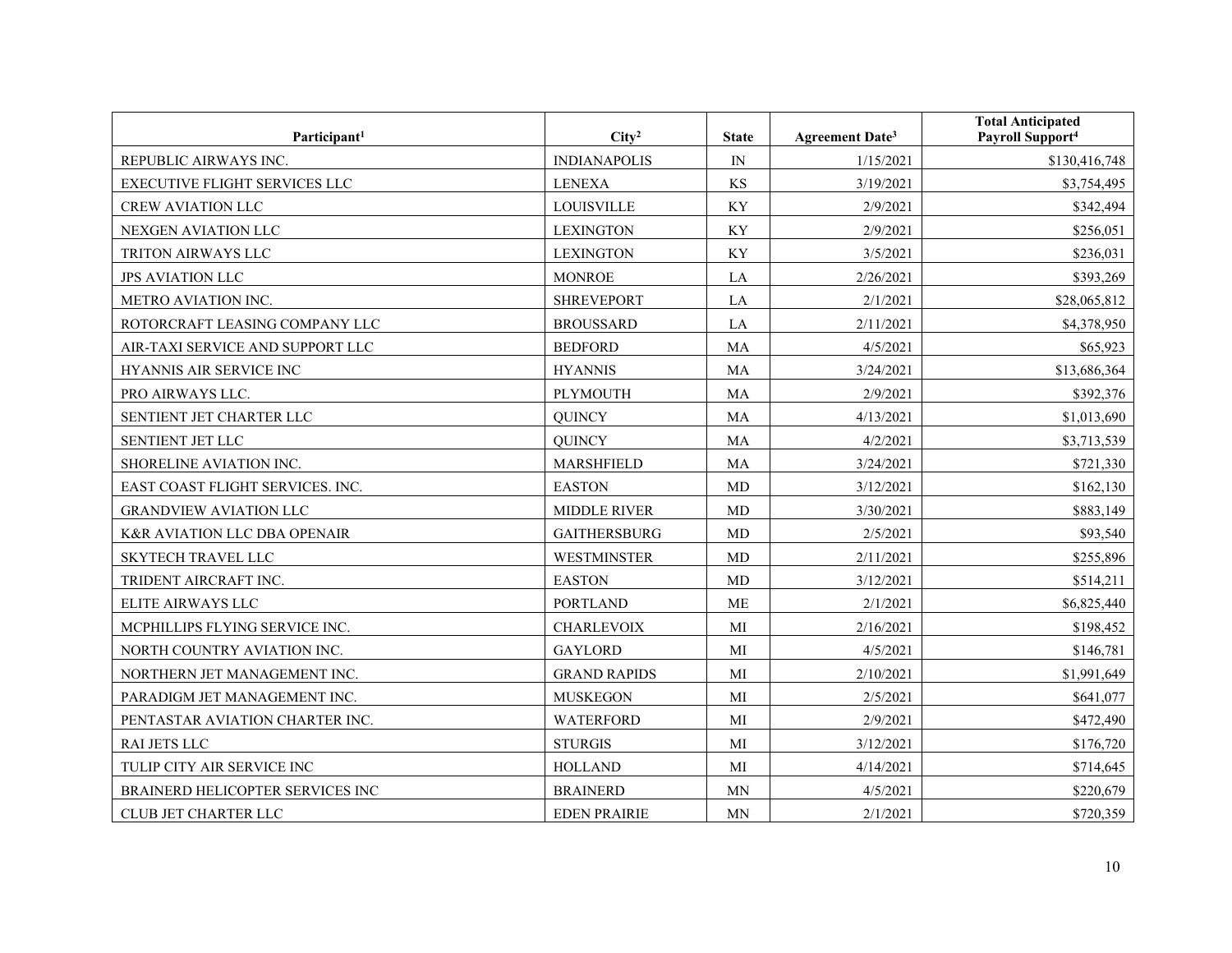| Participant <sup>1</sup>                  | City <sup>2</sup>   | <b>State</b>             | <b>Agreement Date<sup>3</sup></b> | <b>Total Anticipated</b><br>Payroll Support <sup>4</sup> |
|-------------------------------------------|---------------------|--------------------------|-----------------------------------|----------------------------------------------------------|
| SCOTTS HELICOPTER SERVICES INC            | LE SUEUR            | <b>MN</b>                | 2/17/2021                         | \$611,109                                                |
| SUN COUNTRY INC. DBA SUN COUNTRY AIRLINES | <b>MINNEAPOLIS</b>  | MN                       | 2/1/2021                          | \$37,039,812                                             |
| <b>GOJET AIRLINES LLC</b>                 | <b>BRIDGETON</b>    | <b>MO</b>                | 2/1/2021                          | \$21,460,617                                             |
| STAR MARIANAS AIR INC.                    | <b>TINIAN</b>       | MP                       | 3/12/2021                         | \$827,414                                                |
| SUMMIT AVIATION INC.                      | <b>BELGRADE</b>     | <b>MT</b>                | 2/1/2021                          | \$686,912                                                |
| CAUSEY AVIATION SERVICE INC.              | <b>LIBERTY</b>      | $\rm NC$                 | 2/1/2021                          | \$678,805                                                |
| DAVINCI JETS LLC                          | <b>CHARLOTTE</b>    | NC                       | 4/5/2021                          | \$1,613,926                                              |
| <b>EXCLUSIVE JETS LLC</b>                 | <b>KINSTON</b>      | NC                       | 3/24/2021                         | \$4,791,833                                              |
| FLYCAROLINA LLC                           | <b>CHARLOTTE</b>    | NC                       | 3/9/2021                          | \$230,714                                                |
| JEM AIR HOLDINGS LLC                      | <b>RALEIGH</b>      | NC                       | 2/11/2021                         | \$110,516                                                |
| <b>SKY NIGHT LLC</b>                      | <b>KINSTON</b>      | N <sub>C</sub>           | 4/28/2021                         | \$187,915                                                |
| EXECUTIVE AIR TAXI CORPORATION            | <b>BISMARCK</b>     | ND                       | 2/12/2021                         | \$429,441                                                |
| JET LINX AVIATION LLC                     | <b>OMAHA</b>        | <b>NE</b>                | 2/9/2021                          | \$13,944,067                                             |
| TREGO DUGAN AVIATION INC.                 | <b>NORTH PLATTE</b> | <b>NE</b>                | 2/17/2021                         | \$486,680                                                |
| <b>COBALT AIR LLC</b>                     | <b>PORTSMOUTH</b>   | NH                       | 2/5/2021                          | \$4,795,141                                              |
| ELEVATE JET. LLC                          | <b>SEABROOK</b>     | NH                       | 2/5/2021                          | \$510,332                                                |
| JOE BRIGHAM INC.                          | <b>PEMBROKE</b>     | $\rm NH$                 | 4/5/2021                          | \$669,395                                                |
| JET LEASING INC.                          | <b>OAKLAND</b>      | NJ                       | 4/12/2021                         | \$367,920                                                |
| SUNNYFIELD AVIATION ASSOCIATES LLC        | <b>MORRISTOWN</b>   | NJ                       | 2/9/2021                          | \$70,617                                                 |
| MED FLIGHT AIR AMBULANCE INC.             | <b>ALBUQUERQUE</b>  | $\rm{NM}$                | 4/15/2021                         | \$473,661                                                |
| ALLEGIANT AIR LLC                         | <b>LAS VEGAS</b>    | NV                       | 1/15/2021                         | \$105,521,953                                            |
| EL AERO SERVICES LLC                      | <b>ELKO</b>         | $\ensuremath{\text{NV}}$ | 2/11/2021                         | \$284,681                                                |
| GREAT WESTERN AIR LLC                     | <b>LAS VEGAS</b>    | NV                       | 2/25/2021                         | \$1,301,346                                              |
| STEELMAN AVIATION INC                     | <b>LAS VEGAS</b>    | $\ensuremath{\text{NV}}$ | 3/24/2021                         | \$349,159                                                |
| ALTIUS AVIATION LLC                       | <b>SYRACUSE</b>     | <b>NY</b>                | 3/9/2021                          | \$223,971                                                |
| <b>GO AVIATION INC.</b>                   | <b>SARANAC LAKE</b> | $\ensuremath{\text{NY}}$ | 2/5/2021                          | \$113,994                                                |
| HOPSCOTCH AIR INC                         | <b>WHITE PLAINS</b> | $\ensuremath{\text{NY}}$ | 2/5/2021                          | \$78,582                                                 |
| JETBLUE AIRWAYS CORPORATION               | LONG ISLAND CITY    | NY                       | 1/15/2021                         | \$580,235,932                                            |
| MERCY FLIGHT CENTRAL INC.                 | <b>CANANDAIGUA</b>  | NY                       | 2/5/2021                          | \$1,020,371                                              |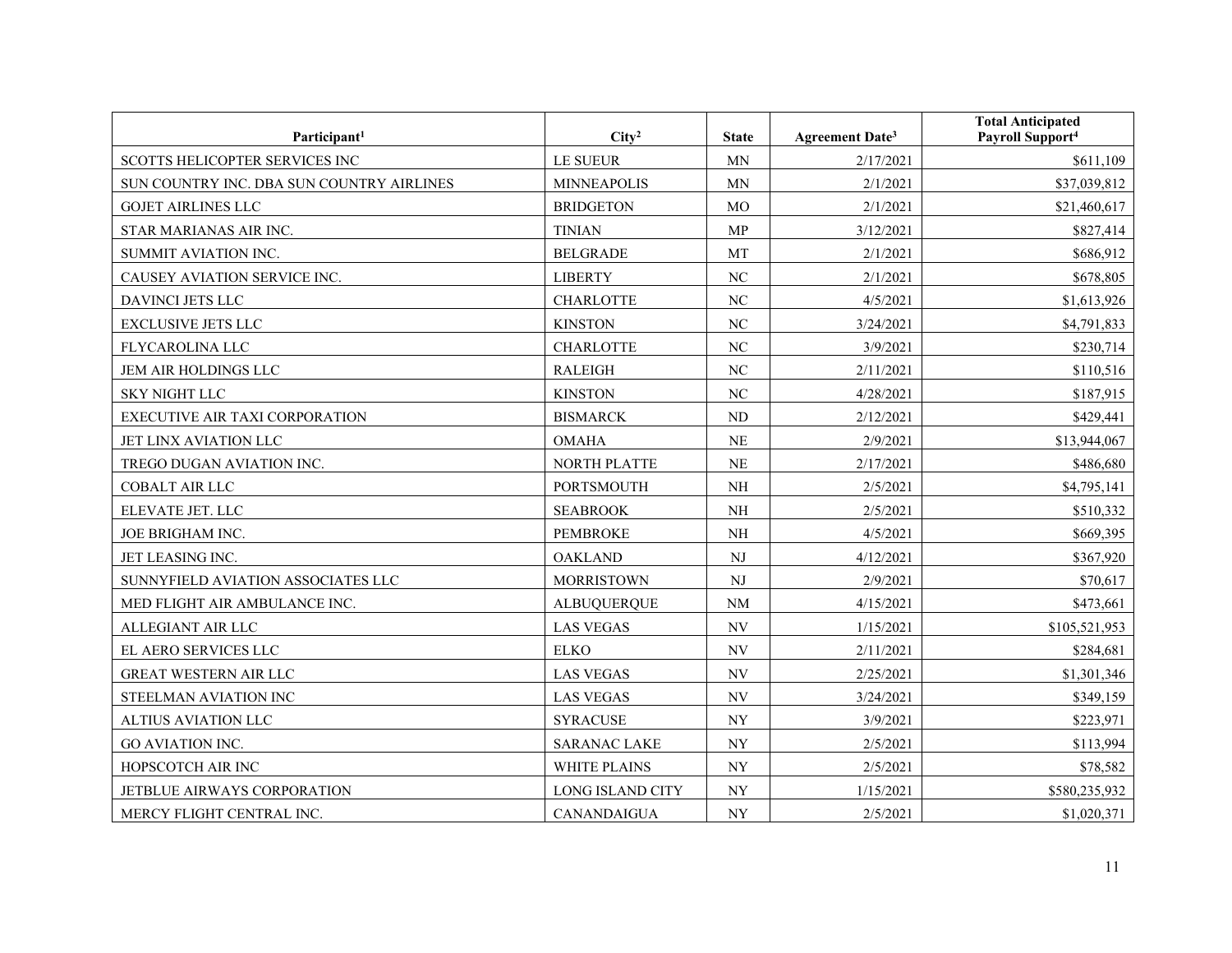| Participant <sup>1</sup>                    | City <sup>2</sup>    | <b>State</b>             | <b>Agreement Date<sup>3</sup></b> | <b>Total Anticipated</b><br>Payroll Support <sup>4</sup> |
|---------------------------------------------|----------------------|--------------------------|-----------------------------------|----------------------------------------------------------|
| NORTHEASTERN AVIATION CORP.                 | <b>FARMINGDALE</b>   | $\ensuremath{\text{NY}}$ | 2/16/2021                         | \$1,300,028                                              |
| PIONEER BUSINESS SERVICES LLC               | <b>NEWBURGH</b>      | <b>NY</b>                | 3/24/2021                         | \$770,682                                                |
| TAILWIND AIR LLC                            | <b>RYE BROOK</b>     | <b>NY</b>                | 2/3/2021                          | \$500,015                                                |
| <b>TALON AIR LLC</b>                        | <b>FARMINGDALE</b>   | <b>NY</b>                | 3/11/2021                         | \$3,621,095                                              |
| THUNDERUN AVIATION CORPORATION              | <b>GLENWOOD</b>      | <b>NY</b>                | 2/1/2021                          | \$136,732                                                |
| VENTURA AIR SERVICES INC.                   | <b>FARMINGDALE</b>   | <b>NY</b>                | 2/3/2021                          | \$369,248                                                |
| WINGS AIR LLC DBA WINGS AIR HELICOPTERS LLC | <b>HARRISON</b>      | <b>NY</b>                | 2/5/2021                          | \$139,131                                                |
| AITHERAS AVIATION GROUP LLC                 | <b>CLEVELAND</b>     | OH                       | 3/29/2021                         | \$781,637                                                |
| CAPITAL CITY JET CENTER INC                 | <b>COLUMBUS</b>      | <b>OH</b>                | 2/17/2021                         | \$238,330                                                |
| CHAMPLAIN ENTERPRISES LLC                   | NORTH OLMSTED        | OH                       | 4/13/2021                         | \$21,124,832                                             |
| CROW EXECUTIVE AIR INC                      | <b>MILLBURY</b>      | OH                       | 4/7/2021                          | \$131,463                                                |
| <b>FLEXJET LLC</b>                          | <b>CLEVELAND</b>     | OH                       | 4/2/2021                          | \$49,739,156                                             |
| <b>SKY QUEST LLC</b>                        | <b>CLEVELAND</b>     | OH                       | 2/5/2021                          | \$1,532,007                                              |
| AMERICAN JET CHARTER INC.                   | <b>BETHANY</b>       | OK                       | 2/5/2021                          | \$106,124                                                |
| OKLAHOMA AVIATION LLC                       | <b>BETHANY</b>       | OK                       | 4/1/2021                          | \$188,775                                                |
| OMNI AIR INTERNATIONAL LLC                  | <b>TULSA</b>         | OK                       | 2/3/2021                          | \$43,020,433                                             |
| COLUMBIA HELICOPTERS INC.                   | <b>AURORA</b>        | <b>OR</b>                | 2/11/2021                         | \$23,234,847                                             |
| <b>GLOBAL AVIATION INC.</b>                 | <b>HILLSBORO</b>     | <b>OR</b>                | 2/11/2021                         | \$1,118,321                                              |
| PACJET INC                                  | <b>GRANTS PASS</b>   | <b>OR</b>                | 3/29/2021                         | \$38,329                                                 |
| PRECISION LLC                               | <b>MCMINNVILLE</b>   | <b>OR</b>                | 2/1/2021                          | \$997,402                                                |
| PREMIER JETS INC.                           | <b>HILLSBORO</b>     | <b>OR</b>                | 4/19/2021                         | \$669,467                                                |
| AIRCRAFT MANAGEMENT GROUP                   | <b>MOON TOWNSHIP</b> | PA                       | 2/5/2021                          | \$819,449                                                |
| CORPORATE AIR LLC                           | <b>WEST MIFFLIN</b>  | PA                       | 3/9/2021                          | \$1,904,079                                              |
| EAST COAST JETS INC                         | <b>ALLENTOWN</b>     | PA                       | 3/9/2021                          | \$552,583                                                |
| <b>EASTERN AIRLINES LLC</b>                 | <b>WAYNE</b>         | PA                       | 2/9/2021                          | \$5,604,524                                              |
| HOLMAN LEASING SYSTEMS INC                  | ZELIENOPLE           | PA                       | 2/5/2021                          | \$539,703                                                |
| L.J. ASSOCIATES INC.                        | <b>LATROBE</b>       | PA                       | 2/5/2021                          | \$2,158,013                                              |
| PUBLIC CHARTERS INC.                        | <b>AVOCA</b>         | PA                       | 2/1/2021                          | \$72,885                                                 |
| TRUE AVIATION CHARTER SERVICES LLC          | <b>GOULDSBORO</b>    | PA                       | 3/9/2021                          | \$283,239                                                |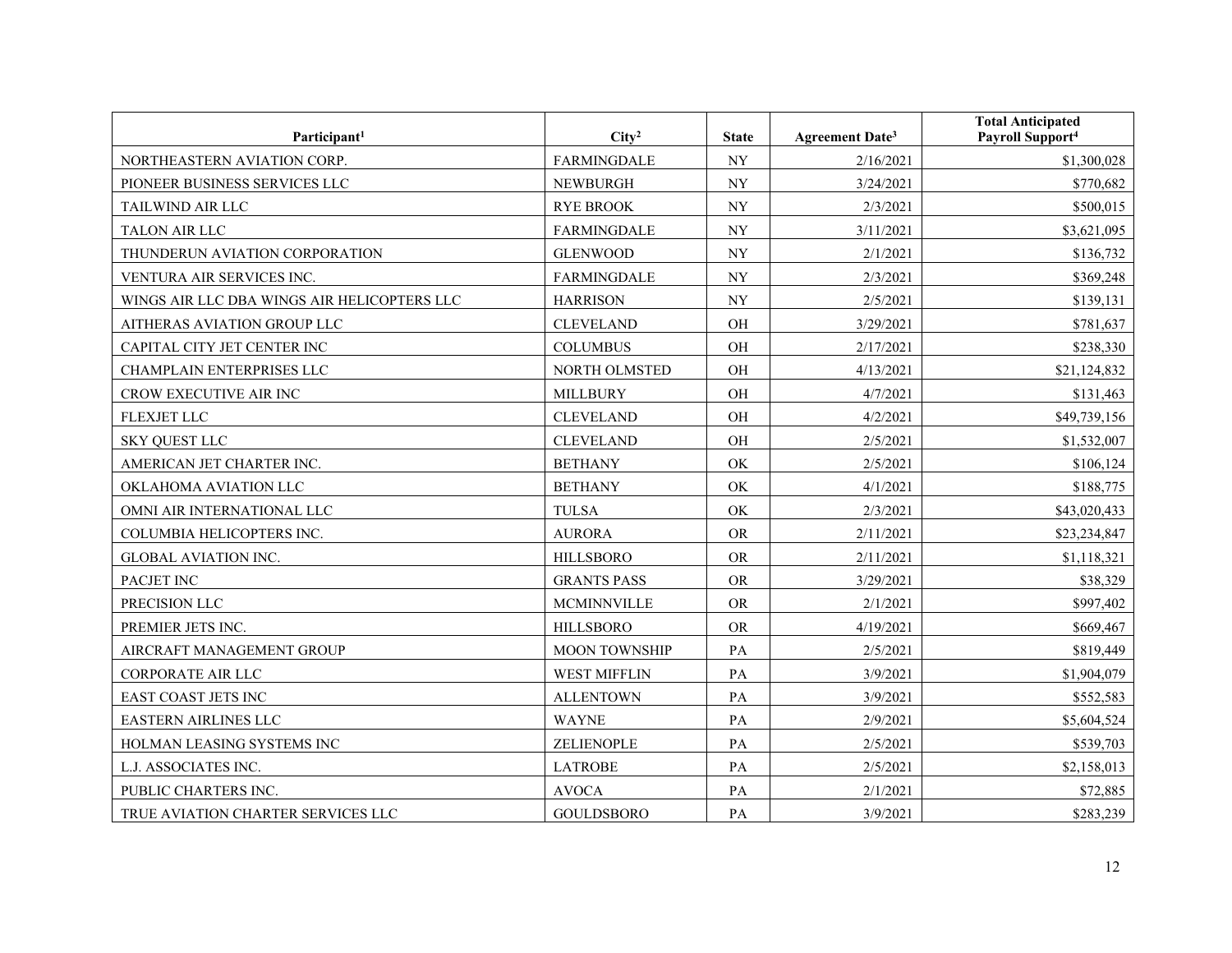| Participant <sup>1</sup>                   | City <sup>2</sup>     | <b>State</b> | Agreement Date <sup>3</sup> | <b>Total Anticipated</b><br>Payroll Support <sup>4</sup> |
|--------------------------------------------|-----------------------|--------------|-----------------------------|----------------------------------------------------------|
| <b>M&amp;N AVIATION INC</b>                | <b>CAROLINA</b>       | PR           | 2/9/2021                    | \$189,101                                                |
| VIEQUES AIR LINK INC.                      | <b>VIEQUES</b>        | PR           | 2/9/2021                    | \$442,555                                                |
| HELICOPTER SOLUTIONS INC.                  | <b>MYRTLE BEACH</b>   | <b>SC</b>    | 3/2/2021                    | \$328,999                                                |
| JET LOGISTICS INC.                         | <b>JOHNS ISLAND</b>   | <b>SC</b>    | 2/5/2021                    | \$538,819                                                |
| ABERDEEN FLYING SERVICE                    | <b>ABERDEEN</b>       | <b>SD</b>    | 2/10/2021                   | \$163,414                                                |
| CAPITAL CITY AIR CARRIER INC.              | PIERRE                | <b>SD</b>    | 2/9/2021                    | \$214,278                                                |
| CORPORATE FLIGHT MANAGEMENT INC            | <b>SMYRNA</b>         | <b>TN</b>    | 3/9/2021                    | \$4,654,188                                              |
| <b>HESSJET LLC</b>                         | <b>MCDONALD</b>       | <b>TN</b>    | 2/3/2021                    | \$67,601                                                 |
| JETRIGHT AEROSPACE HOLDINGS LLC            | <b>NASHVILLE</b>      | <b>TN</b>    | 3/29/2021                   | \$548,012                                                |
| AIR CENTER HELICOPTER INC.                 | <b>BURLESON</b>       | <b>TX</b>    | 3/24/2021                   | \$6,432,457                                              |
| ALAMO HELICOPTER TOURS SAN ANTONIO LLC     | <b>SAN ANTONIO</b>    | <b>TX</b>    | 2/1/2021                    | \$16,295                                                 |
| AMERICAN AIRLINES INC.                     | <b>FORT WORTH</b>     | <b>TX</b>    | 1/15/2021                   | \$3,549,766,770                                          |
| AMERICAN JET INTERNATIONAL CORP            | <b>HOUSTON</b>        | <b>TX</b>    | 2/9/2021                    | \$1,001,367                                              |
| AVALAIR AIRCRAFT MANAGEMENT LLC            | <b>HOUSTON</b>        | <b>TX</b>    | 2/3/2021                    | \$236,116                                                |
| CAPITAL JET INC.                           | <b>HOUSTON</b>        | <b>TX</b>    | 3/16/2021                   | \$63,007                                                 |
| <b>CAREFLITE</b>                           | <b>GRAND PRAIRIE</b>  | <b>TX</b>    | 2/9/2021                    | \$10,271,421                                             |
| COCKRELL RESOURCES INC.                    | <b>HOUSTON</b>        | <b>TX</b>    | 3/16/2021                   | \$1,120,219                                              |
| DELUX PUBLIC CHARTER LLC                   | <b>DALLAS</b>         | <b>TX</b>    | 4/7/2021                    | \$6,235,570                                              |
| HASKIN AVIATION LLC                        | <b>MIDLAND</b>        | <b>TX</b>    | 2/5/2021                    | \$115,045                                                |
| MENAGERIE ENTERPRISES INC                  | <b>ADDISON</b>        | <b>TX</b>    | 4/1/2021                    | \$277,801                                                |
| MOUNTAIN HIGH AVIATION LLC                 | <b>SAN ANTONIO</b>    | <b>TX</b>    | 3/2/2021                    | \$86,562                                                 |
| NORTH DALLAS AVIATION INC.                 | <b>ADDISON</b>        | <b>TX</b>    | 2/18/2021                   | \$250,792                                                |
| OHARA AVIATION MANAGEMENT SERVICES L.C.    | <b>MCKINNEY</b>       | <b>TX</b>    | 3/1/2021                    | \$1,325,973                                              |
| RR INVESTMENTS INC. DBA MILLION AIR DALLAS | <b>ADDISON</b>        | <b>TX</b>    | 2/5/2021                    | \$2,789,545                                              |
| SOUTHWEST AIRLINES CO.                     | <b>DALLAS</b>         | <b>TX</b>    | 1/15/2021                   | \$1,986,475,960                                          |
| STARFLITE MANAGEMENT GROUP INC             | <b>HOUSTON</b>        | <b>TX</b>    | 2/17/2021                   | \$579,634                                                |
| STERLING AIR SERVICE LLC                   | <b>CORPUS CHRISTI</b> | <b>TX</b>    | 2/9/2021                    | \$299,667                                                |
| STEWART DARYL G DBA CHARTER ONE            | <b>HOUSTON</b>        | TX           | 3/24/2021                   | \$109,994                                                |
| SUPERIOR AIR CHARTER LLC.                  | <b>DALLAS</b>         | <b>TX</b>    | 4/7/2021                    | \$4,386,444                                              |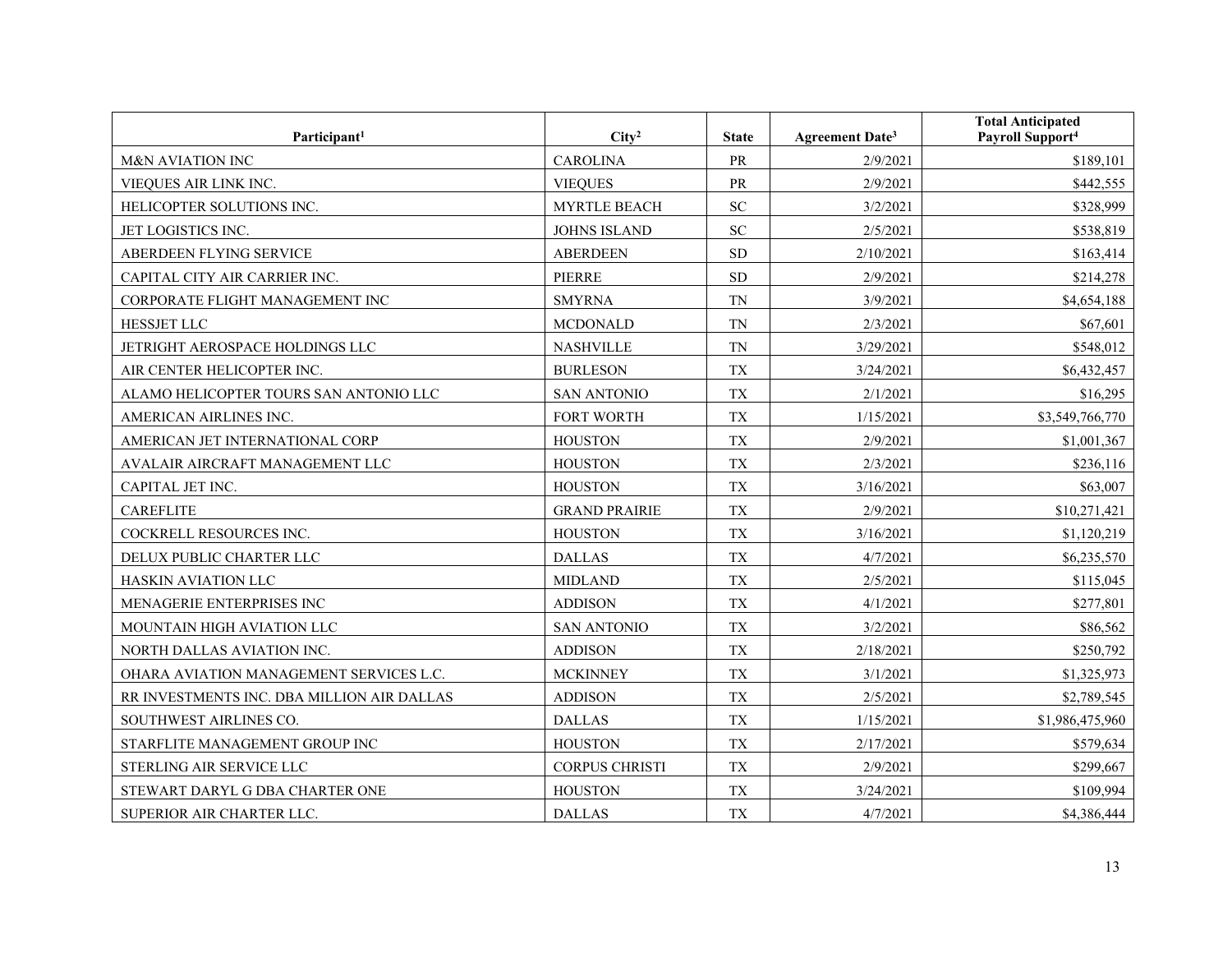| Participant <sup>1</sup>               | City <sup>2</sup>    | <b>State</b> | Agreement Date <sup>3</sup> | <b>Total Anticipated</b><br>Payroll Support <sup>4</sup> |
|----------------------------------------|----------------------|--------------|-----------------------------|----------------------------------------------------------|
| THUNDERBIRD AIRWAYS INC.               | <b>HOUSTON</b>       | <b>TX</b>    | 2/17/2021                   | \$23,982                                                 |
| <b>TIDAL AVIATION LLC</b>              | <b>BROOKSHIRE</b>    | <b>TX</b>    | 4/19/2021                   | \$193,733                                                |
| TODDCOE ENTERPRISES LLC                | <b>NEW BRAUNFELS</b> | <b>TX</b>    | 2/9/2021                    | \$89,714                                                 |
| TOWER AVIATION MANAGEMENT LLC DBA A2V  | PFLUGERVILLE         | <b>TX</b>    | 2/5/2021                    | \$180,915                                                |
| WING AVIATION CHARTER SERVICES LLC     | <b>HOUSTON</b>       | <b>TX</b>    | 2/9/2021                    | \$3,299,507                                              |
| <b>WORLD CLASS JET LLC</b>             | <b>DALLAS</b>        | <b>TX</b>    | 2/9/2021                    | \$559,442                                                |
| AMERICAN AVIATION INC.                 | <b>WOODS CROSS</b>   | UT           | 3/24/2021                   | \$190,269                                                |
| <b>REDTAIL AIR INC</b>                 | <b>MOAB</b>          | UT           | 4/7/2021                    | \$279,223                                                |
| <b>SKYWEST AIRLINES INC.</b>           | <b>ST. GEORGE</b>    | UT           | 1/15/2021                   | \$268,069,807                                            |
| CHANTILLY AIR INC.                     | <b>MANASSAS</b>      | <b>VA</b>    | 4/19/2021                   | \$942,826                                                |
| <b>DOMINION AVIATION SERVICES INC.</b> | <b>RICHMOND</b>      | <b>VA</b>    | 3/29/2021                   | \$985,864                                                |
| <b>MARTINAIR INC.</b>                  | <b>RICHMOND</b>      | <b>VA</b>    | 3/9/2021                    | \$757,172                                                |
| <b>BOHLKE LLC</b>                      | <b>ST. CROIX</b>     | VI           | 4/19/2021                   | \$874,877                                                |
| ALASKA AIRLINES INC.                   | <b>SEATTLE</b>       | <b>WA</b>    | 1/15/2021                   | \$612,685,500                                            |
| <b>ISLAND AIR INC.</b>                 | <b>FRIDAY HARBOR</b> | <b>WA</b>    | 3/5/2021                    | \$344,939                                                |
| KENMORE AIR HARBOR LLC                 | <b>KENMORE</b>       | <b>WA</b>    | 3/11/2021                   | \$1,979,970                                              |
| RITE BROS. AVIATION INC.               | PORT ANGELES         | <b>WA</b>    | 3/9/2021                    | \$108,371                                                |
| SAN JUAN AIRLINES (RUGBY AVIATION LLC) | <b>BELLINGHAM</b>    | <b>WA</b>    | 2/11/2021                   | \$244,740                                                |
| AIR WISCONSIN AIRLINES LLC             | <b>APPLETON</b>      | WI           | 3/24/2021                   | \$35,733,867                                             |
| CHEMAIR HELICOPTERS INC.               | <b>JEFFERSON</b>     | WI           | 3/24/2021                   | \$98,876                                                 |
| <b>JET OUT LLC</b>                     | <b>MILWAUKEE</b>     | WI           | 2/2/2021                    | \$89,853                                                 |
| RED WING AEROPLANE LLC                 | <b>BAY CITY</b>      | WI           | 3/1/2021                    | \$1,878,582                                              |
| SC AVIATION INC.                       | <b>MONROE</b>        | WI           | 2/23/2021                   | \$3,213,228                                              |
| MOUNTAIN AIR SERVICES LLC              | <b>MORGANTOWN</b>    | <b>WV</b>    | 3/31/2021                   | \$69,725                                                 |

1. In certain cases where multiple affiliated entities were approved as eligible recipients, only one affiliate or a parent company is listed.

2. The location provided is the address included by participants in their applications and may not include all locations in which a recipient operates.

3. Agreement Date is the date the PSP2 agreement was fully executed.

4. Total Anticipated Payroll Support is the total amount of payroll support expected to be provided to the participant in PSP2.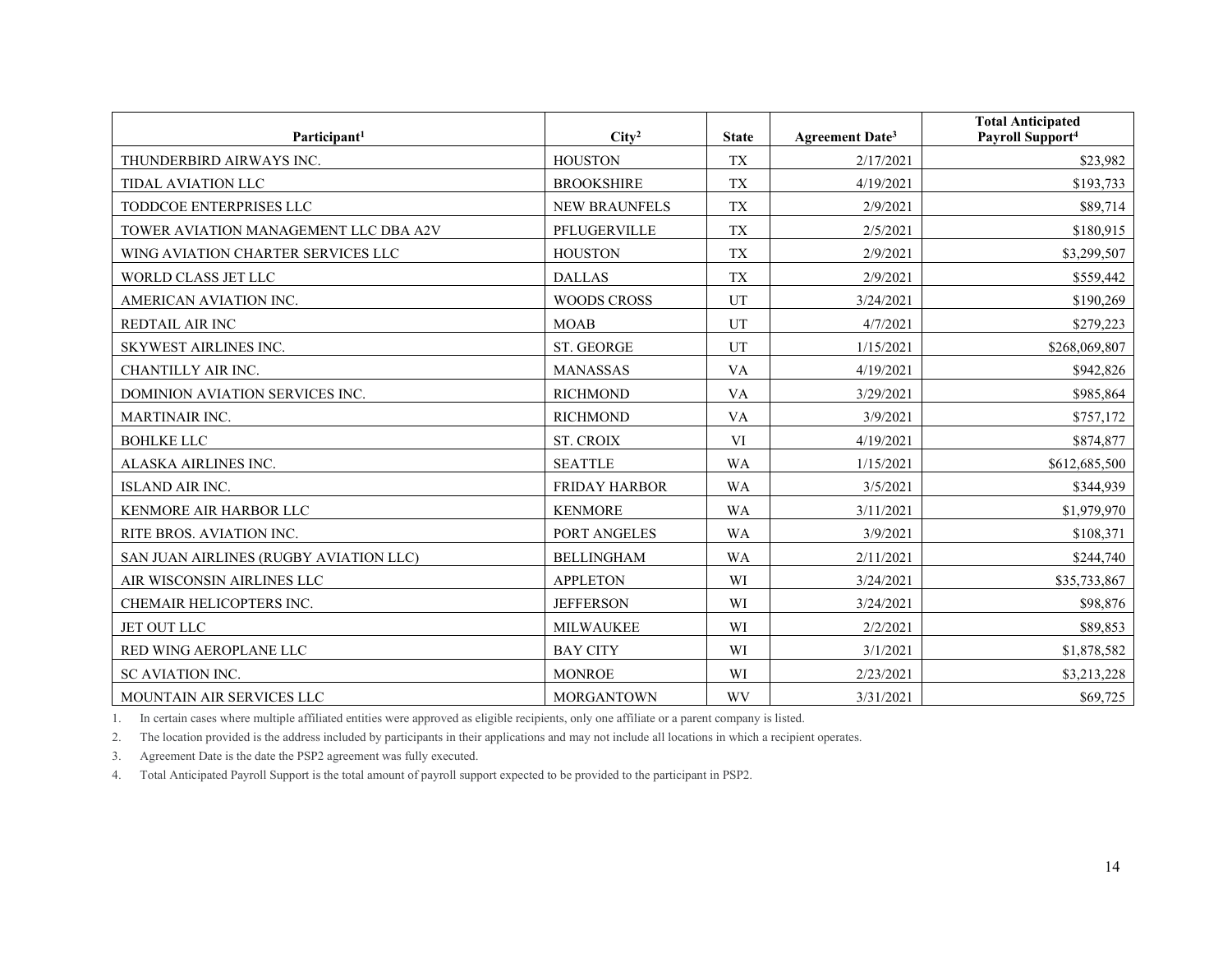## **Table 2 – PSP2 Contractors**

| Participant <sup>1</sup>                 | City <sup>2</sup>    | <b>State</b> | Agreement Date <sup>3</sup> | <b>Total Anticipated</b><br>Payroll Support <sup>4</sup> |
|------------------------------------------|----------------------|--------------|-----------------------------|----------------------------------------------------------|
| <b>BAC TRANSPORTATION LLC</b>            | <b>ANCHORAGE</b>     | AK           | 3/2/2021                    | \$416,111                                                |
| OMNI LOGISTICS INC.                      | <b>FAIRBANKS</b>     | AK           | 3/19/2021                   | \$152,237                                                |
| <b>GLOBAL K9 PROTECTION GROUP LLC</b>    | <b>OPELIKA</b>       | AL           | 3/11/2021                   | \$1,199,661                                              |
| SOUTHERN SKY AVIATION MAINTENANCE LLC    | <b>BIRMINGHAM</b>    | AL           | 2/17/2021                   | \$327,483                                                |
| VT MOBILE AEROSPACE ENGINEERING INC      | <b>MOBILE</b>        | AL           | 4/7/2021                    | \$8,118,358                                              |
| <b>BIRD ACQUISITION LLC</b>              | <b>PHOENIX</b>       | AZ           | 3/19/2021                   | \$2,006,192                                              |
| AERO PORT SERVICESINC                    | <b>LOS ANGELES</b>   | CA           | 4/5/2021                    | \$89,260                                                 |
| AIRLINE COACH SERVICE LLC                | <b>SAN FRANCISCO</b> | CA           | 4/19/2021                   | \$95,829                                                 |
| AIRPORT TERMINAL MANAGEMENT INC          | <b>INGLEWOOD</b>     | CA           | 3/1/2021                    | \$5,405,401                                              |
| AMI INFLIGHT INC                         | <b>SANTA MONICA</b>  | CA           | 4/1/2021                    | \$254,732                                                |
| AMI WINES LLC                            | <b>SANTA MONICA</b>  | CA           | 2/26/2021                   | \$63,243                                                 |
| COMAV TECHNICAL SERVICES LLC             | VICTORVILLE          | CA           | 3/2/2021                    | \$1,126,878                                              |
| HAWKER PACIFIC AEROSPACE                 | <b>SUN VALLEY</b>    | CA           | 3/2/2021                    | \$3,887,536                                              |
| <b>IDA FOODS LLC</b>                     | <b>SANTA MONICA</b>  | CA           | 3/24/2021                   | \$137,462                                                |
| INTERNATIONAL AEROSPACE COATINGS INC     | <b>IRVINE</b>        | CA           | 3/11/2021                   | \$3,780,287                                              |
| JEREMIAH PHILLIPS LLC                    | <b>BURLINGAME</b>    | CA           | 4/19/2021                   | \$539,016                                                |
| KAISERAIR INC.                           | <b>OAKLAND</b>       | CA           | 4/5/2021                    | \$739,452                                                |
| NEW SONOMA FBO INC.                      | <b>SANTA ROSA</b>    | CA           | 3/16/2021                   | \$279,671                                                |
| PACIFIC AVIATION LLC                     | EL SEGUNDO           | CA           | 4/28/2021                   | \$5,516,051                                              |
| PANASONIC AVIONICS CORPORATION           | <b>LAKE FOREST</b>   | CA           | 2/3/2021                    | \$52,728,182                                             |
| SACRAMENTO INTERNATIONAL JET CENTER INC. | <b>SACRAMENTO</b>    | CA           | 4/7/2021                    | \$503,282                                                |
| SIA ENGINEERING (USA) INC                | <b>LOS ANGELES</b>   | CA           | 3/12/2021                   | \$1,613,365                                              |
| SPRINGSHOT INC.                          | <b>SAN FRANCISCO</b> | CA           | 3/24/2021                   | \$573,765                                                |
| THE LANDLINE COMPANY                     | <b>HAWTHORNE</b>     | CA           | 3/12/2021                   | \$166,218                                                |
| THOMAS GLOBAL SYSTEMS LLC                | <b>IRVINE</b>        | CA           | 3/12/2021                   | \$236,167                                                |
| <b>ECOSERVICES LLC</b>                   | WETHERSFIELD         | CT           | 4/7/2021                    | \$768,395                                                |
| PASSUR AEROSPACE INC.                    | <b>STAMFORD</b>      | <b>CT</b>    | 3/5/2021                    | \$1,309,858                                              |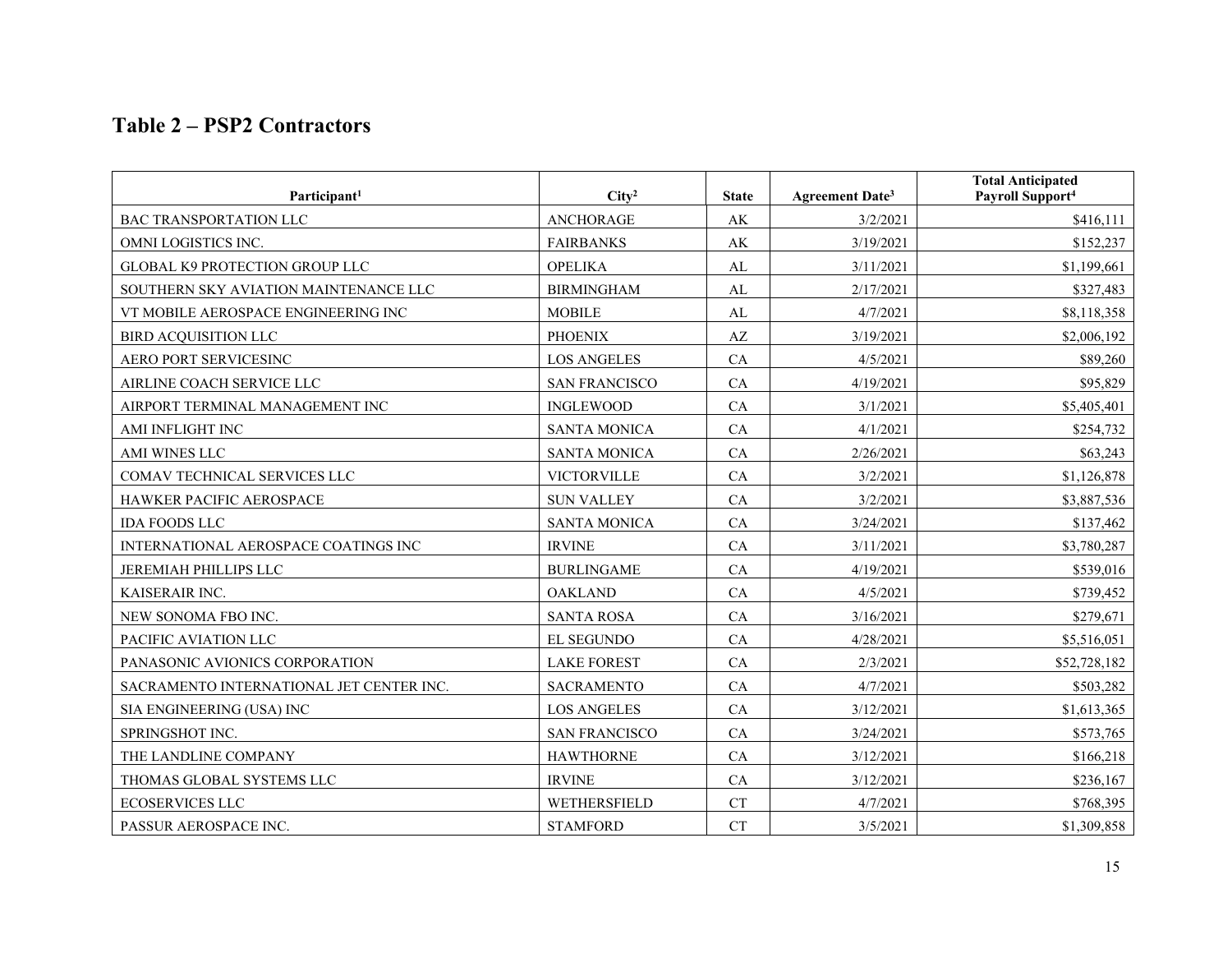| Participant <sup>1</sup>                        | City <sup>2</sup>    | <b>State</b> | <b>Agreement Date<sup>3</sup></b> | <b>Total Anticipated</b><br>Payroll Support <sup>4</sup> |
|-------------------------------------------------|----------------------|--------------|-----------------------------------|----------------------------------------------------------|
| DUMONT AVIATION LLC                             | <b>NEW CASTLE</b>    | DE           | 4/14/2021                         | \$868,153                                                |
| AEROTECH MIAMI INC.                             | <b>MIAMI</b>         | <b>FL</b>    | 3/2/2021                          | \$1,438,936                                              |
| <b>AERSALE INC</b>                              | <b>CORAL GABLES</b>  | FL           | 3/9/2021                          | \$5,535,985                                              |
| ALX CARGO CENTER IAH LLC                        | <b>ORLANDO</b>       | FL           | 3/2/2021                          | \$234,208                                                |
| AMERICAN SALES AND MANAGEMENT ORGANIZATION INC. | <b>MIAMI</b>         | FL           | 3/2/2021                          | \$11,258,054                                             |
| AVIATION MAIN SERVICESINC                       | <b>MIAMI</b>         | FL           | 3/16/2021                         | \$298,717                                                |
| <b>BARFIELD INC.</b>                            | <b>MIAMI</b>         | FL           | 3/29/2021                         | \$3,465,183                                              |
| F&E AIRCRAFT MAINTENANCE (MIAMI) LLC            | <b>MIAMI SPRINGS</b> | <b>FL</b>    | 3/2/2021                          | \$7,942,747                                              |
| FLIGHTSTAR AIRCRAFT SERVICES LLC                | <b>JACKSONVILLE</b>  | FL           | 3/12/2021                         | \$6,796,739                                              |
| FUEL FX INC                                     | <b>CRESTVIEW</b>     | FL           | 3/5/2021                          | \$72,564                                                 |
| GROUND SERVICES INTERNATIONAL INCORPORATED      | <b>ORLANDO</b>       | ${\rm FL}$   | 3/2/2021                          | \$15,324,430                                             |
| <b>IAERO THRUST LLC</b>                         | <b>MIAMI</b>         | FL           | 3/2/2021                          | \$2,105,162                                              |
| IAG ENGINE FIELD SERVICES LLC                   | <b>MIAMI</b>         | FL           | 4/19/2021                         | \$171,768                                                |
| JETSCAPE SERVICE LLC                            | FORT LAUDERDALE      | ${\rm FL}$   | 3/11/2021                         | \$174,783                                                |
| JETSTREAM GROUND SERVICES INC.                  | <b>JUPITER</b>       | FL           | 2/17/2021                         | \$5,721,352                                              |
| MIAMI NDT ENGINE SERVICES LLC                   | <b>DORAL</b>         | <b>FL</b>    | 4/28/2021                         | \$688,023                                                |
| ORLANDO SANFORD INTERNATIONAL INC.              | <b>SANFORD</b>       | <b>FL</b>    | 4/7/2021                          | \$1,238,985                                              |
| STS AVIATION SERVICES - TANK TIGERS INC.        | <b>JENSEN BEACH</b>  | FL           | 4/7/2021                          | \$8,018,351                                              |
| TOTAL AIR SERVICES INC.                         | <b>MIAMI</b>         | ${\rm FL}$   | 4/7/2021                          | \$17,146                                                 |
| ULTRA AVIATION SERVICES INC.                    | <b>MIAMI</b>         | ${\rm FL}$   | 3/11/2021                         | \$2,778,827                                              |
| XTREME AVIATION LLC                             | OPA LOCKA            | ${\rm FL}$   | 3/5/2021                          | \$1,032,274                                              |
| BARFIELD PRECISION ELECTRONICS LLC              | <b>ATLANTA</b>       | <b>GA</b>    | 3/29/2021                         | \$803,684                                                |
| GAT AIRLINE GROUND SUPPORT INC.                 | PEACHTREE CITY       | <b>GA</b>    | 2/26/2021                         | \$11,866,920                                             |
| QUANTUM AVIATION SOLUTIONS INC.                 | <b>DULUTH</b>        | GA           | 3/12/2021                         | \$120,709                                                |
| ACTS-AVIATION SECURITY INC.                     | <b>DES PLAINES</b>   | $\rm IL$     | 3/2/2021                          | \$4,723,124                                              |
| ARIES SHUTTLE CHICAGO LLC                       | <b>DES PLAINES</b>   | $\mathbf{L}$ | 3/9/2021                          | \$600,795                                                |
| <b>BYERLY AVIATION</b>                          | <b>PEORIA</b>        | $\rm IL$     | 3/29/2021                         | \$130,051                                                |
| FLIGHT CHECK COMMERCIAL AVIATION SERVICES LLC   | <b>BENSENVILLE</b>   | IL           | 3/11/2021                         | \$1,510,148                                              |
| FLYING FOOD GROUP LLC                           | <b>CHICAGO</b>       | IL           | 3/12/2021                         | \$34,689,085                                             |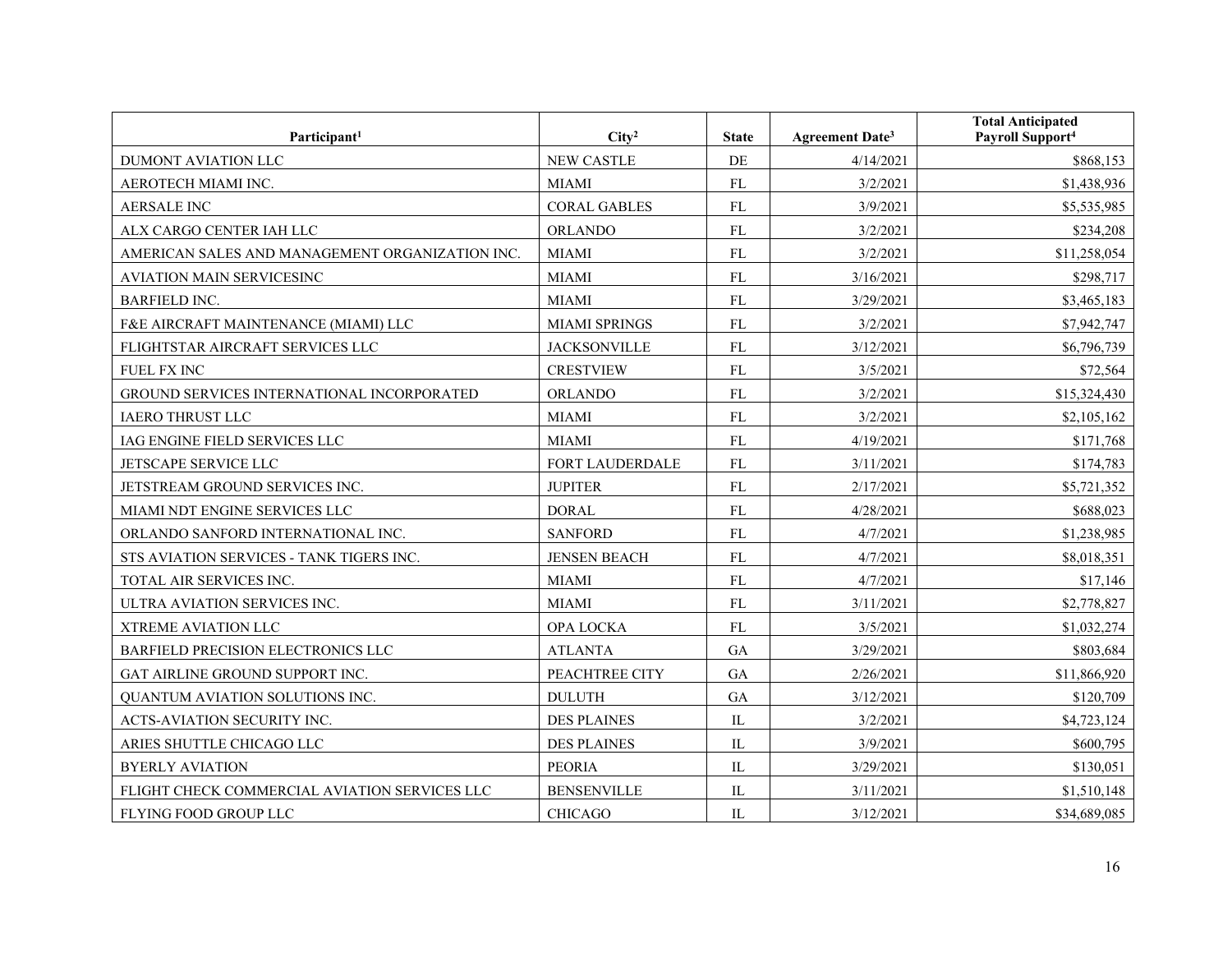| Participant <sup>1</sup>           | City <sup>2</sup>    | <b>State</b>               | <b>Agreement Date<sup>3</sup></b> | <b>Total Anticipated</b><br>Payroll Support <sup>4</sup> |
|------------------------------------|----------------------|----------------------------|-----------------------------------|----------------------------------------------------------|
| <b>GAITROS AVIATION LLC</b>        | <b>DECATUR</b>       | IL                         | 3/9/2021                          | \$25,432                                                 |
| MICHAEL LEWIS COMPANY              | <b>MCCOOK</b>        | IL                         | 2/17/2021                         | \$2,786,537                                              |
| ORD LIFT & GSE INC                 | <b>SCHILLER PARK</b> | IL                         | 3/12/2021                         | \$165,114                                                |
| <b>QCIA AIRPORT SERVICES LLC</b>   | <b>MOLINE</b>        | IL                         | 3/19/2021                         | \$133,036                                                |
| SPRINGFIELD AIRPORT AUTHORITY      | <b>SPRINGFIELD</b>   | IL                         | 4/7/2021                          | \$72,522                                                 |
| THE FLIGHTSTAR CORPORATION         | SAVOY                | IL                         | 3/19/2021                         | \$1,558,114                                              |
| <b>B. COLEMAN AVIATION LLC</b>     | <b>GARY</b>          | $\mathop{\rm IN}\nolimits$ | 4/15/2021                         | \$139,289                                                |
| <b>BMG AVIATION INC</b>            | <b>BLOOMINGTON</b>   | $\ensuremath{\text{IN}}$   | 4/7/2021                          | \$49,641                                                 |
| TRI-STATE AERO                     | <b>EVANSVILLE</b>    | $\ensuremath{\text{IN}}$   | 2/17/2021                         | \$230,470                                                |
| COLONIAL AIR INC                   | NEW BEDFORD          | MA                         | 3/24/2021                         | \$43,745                                                 |
| BAY LAND AVIATION INC              | <b>SALISBURY</b>     | MD                         | 4/13/2021                         | \$36,183                                                 |
| MRA SYSTEMS LLC                    | <b>BALTIMORE</b>     | MD                         | 4/13/2021                         | \$14,430,178                                             |
| AVFLIGHT AKRON CANTON CORPORATION  | <b>ANN ARBOR</b>     | MI                         | 3/16/2021                         | \$109,721                                                |
| AVFLIGHT COLUMBUS CORPORATION      | <b>ANN ARBOR</b>     | MI                         | 3/29/2021                         | \$57,202                                                 |
| AVFLIGHT DURANGO CORPORATION       | <b>ANN ARBOR</b>     | MI                         | 3/16/2021                         | \$90,774                                                 |
| AVFLIGHT FLINT CORPORATION         | <b>ANN ARBOR</b>     | MI                         | 3/16/2021                         | \$100,139                                                |
| AVFLIGHT GRAND FORKS CORPORATION   | <b>ANN ARBOR</b>     | MI                         | 3/16/2021                         | \$92,605                                                 |
| AVFLIGHT GUNNISON CORPORATION      | ANN ARBOR            | MI                         | 3/29/2021                         | \$66,753                                                 |
| AVFLIGHT HARRISBURG CORPORATION    | <b>ANN ARBOR</b>     | MI                         | 3/16/2021                         | \$217,753                                                |
| AVFLIGHT LANSING CORPORATION       | <b>ANN ARBOR</b>     | MI                         | 3/16/2021                         | \$190,512                                                |
| AVFLIGHT MILWAUKEE CORPORATION     | <b>ANN ARBOR</b>     | MI                         | 3/16/2021                         | \$112,203                                                |
| AVFLIGHT MINOT CORPORATION         | <b>ANN ARBOR</b>     | MI                         | 3/16/2021                         | \$97,136                                                 |
| AVFLIGHT MONROE CORPORATION        | <b>ANN ARBOR</b>     | MI                         | 3/29/2021                         | \$83,287                                                 |
| AVFLIGHT ROCHESTER CORPORATION     | <b>ANN ARBOR</b>     | MI                         | 3/16/2021                         | \$158,058                                                |
| AVFLIGHT ROSWELL CORPORATION       | <b>ANN ARBOR</b>     | MI                         | 3/16/2021                         | \$142,546                                                |
| AVFLIGHT SAGINAW CORPORATION       | <b>ANN ARBOR</b>     | MI                         | 3/16/2021                         | \$140,943                                                |
| AVFLIGHT SALINA CORPORATION        | <b>ANN ARBOR</b>     | MI                         | 3/16/2021                         | \$79,902                                                 |
| AVFLIGHT SERVICES CORPORATION      | <b>ANN ARBOR</b>     | MI                         | 3/16/2021                         | \$491,952                                                |
| AVFLIGHT TRAVERSE CITY CORPORATION | <b>ANN ARBOR</b>     | MI                         | 3/16/2021                         | \$129,517                                                |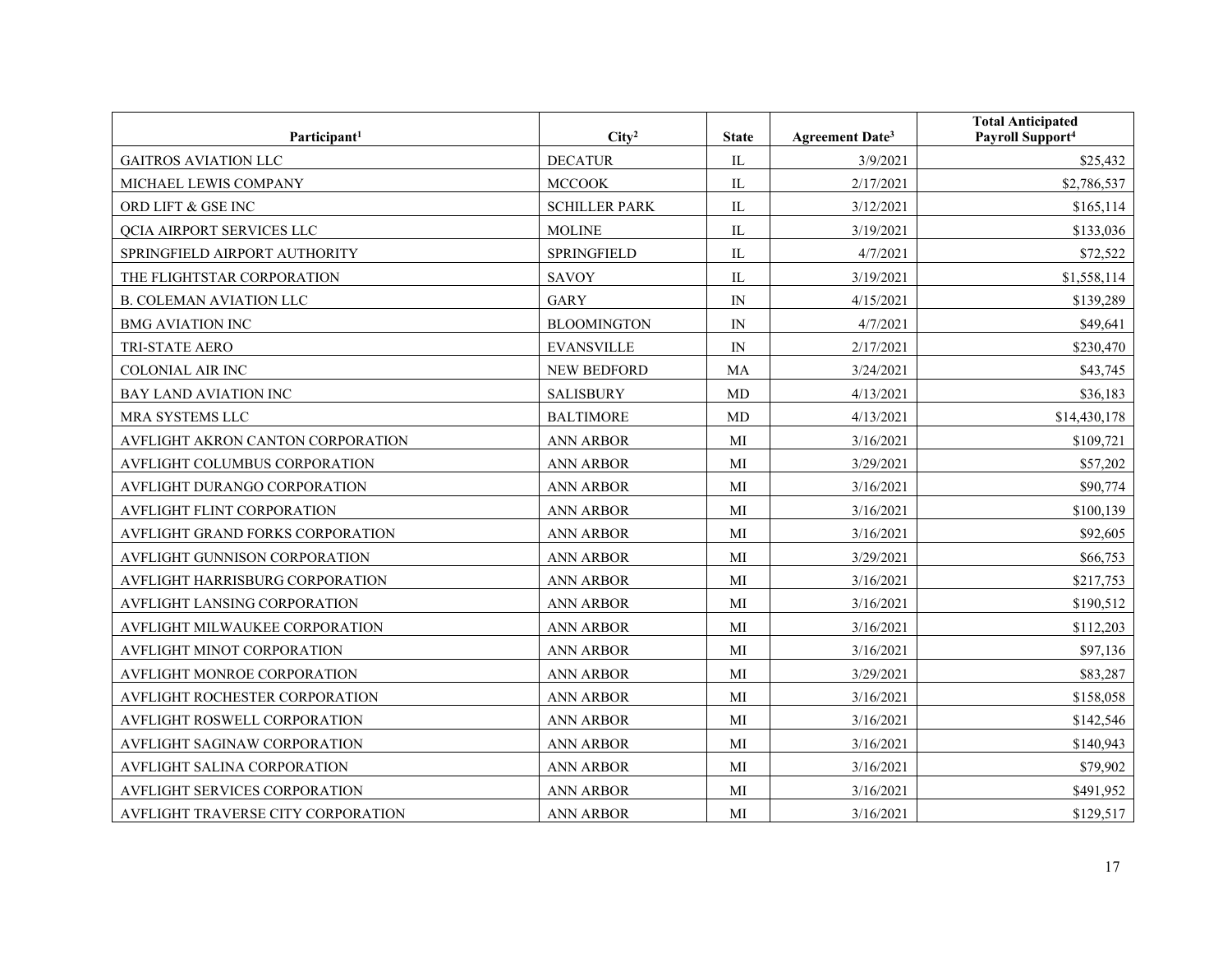| Participant <sup>1</sup>                  | City <sup>2</sup>   | <b>State</b>             | <b>Agreement Date<sup>3</sup></b> | <b>Total Anticipated</b><br>Payroll Support <sup>4</sup> |
|-------------------------------------------|---------------------|--------------------------|-----------------------------------|----------------------------------------------------------|
| AVFLIGHT WILLOW RUN CORPORATION           | <b>ANN ARBOR</b>    | MI                       | 3/16/2021                         | \$109,680                                                |
| <b>AVFUEL CORPORATION</b>                 | <b>ANN ARBOR</b>    | MI                       | 3/16/2021                         | \$1,970,616                                              |
| EXECUTIVE AIR TRANSPORT INC.              | <b>MUSKEGON</b>     | MI                       | 3/16/2021                         | \$228,812                                                |
| MONACO AIR DULUTH LLC                     | <b>DULUTH</b>       | MN                       | 3/9/2021                          | \$217,270                                                |
| SMARTE CARTE INC.                         | <b>ST. PAUL</b>     | MN                       | 3/9/2021                          | \$6,471,303                                              |
| AIRPORT TERMINAL SERVICES INC             | <b>ST. LOUIS</b>    | MO                       | 3/2/2021                          | \$14,653,712                                             |
| <b>BRANSON AIRPORT LLC</b>                | <b>HOLLISTER</b>    | MO                       | 3/19/2021                         | \$226,023                                                |
| MISSOULA COUNTY AIRPORT AUTHORITY         | <b>MISSOULA</b>     | MT                       | 3/9/2021                          | \$78,212                                                 |
| HAECO AIRFRAME SERVICES LLC               | <b>GREENSBORO</b>   | NC                       | 2/17/2021                         | \$15,698,743                                             |
| HAECO AMERICAS LINE SERVICES LLC          | <b>GREENSBORO</b>   | NC                       | 2/17/2021                         | \$194,215                                                |
| <b>LATITUDE AERO LLC</b>                  | <b>GREENSBORO</b>   | NC                       | 2/17/2021                         | \$65,710                                                 |
| NATIONAL AVIATION SERVICES LLC.           | <b>MOORESVILLE</b>  | NC                       | 3/5/2021                          | \$3,593,099                                              |
| NORTH STATE AVIATION HOLDINGS LLC         | WINSTON-SALEM       | NC                       | 3/24/2021                         | \$722,341                                                |
| SWISSPORT USA INC.                        | <b>RALEIGH</b>      | NC                       | 2/4/2021                          | \$60,545,677                                             |
| BISMARCK AERO CENTER CORPORATION          | <b>BISMARCK</b>     | ND                       | 2/17/2021                         | \$252,455                                                |
| TREGO DUGAN AVIATION OF GRAND ISLAND INC. | <b>GRAND ISLAND</b> | <b>NE</b>                | 2/17/2021                         | \$3,014,156                                              |
| AIR GENERAL INC.                          | <b>PORTSMOUTH</b>   | <b>NH</b>                | 2/23/2021                         | \$4,625,670                                              |
| PRIVATE JET SERVICES GROUP LLC            | <b>SEABROOK</b>     | <b>NH</b>                | 4/28/2021                         | \$650,730                                                |
| OMNI SERV LLC                             | <b>NEWARK</b>       | $\mathbf{N}\mathbf{J}$   | 3/30/2021                         | \$2,554,267                                              |
| JET CENTER AT SANTA FE OPERATIONS LLC.    | <b>SANTA FE</b>     | $\rm NM$                 | 2/18/2021                         | \$120,969                                                |
| SANTA FE AERO SERVICES LLC                | <b>SANTA FE</b>     | $\rm NM$                 | 2/17/2021                         | \$51,601                                                 |
| MOUNTAIN WEST EKO LLC                     | <b>ELKO</b>         | NV                       | 3/9/2021                          | \$38,276                                                 |
| DNATA US INFLIGHT CATERING LLC            | WHITE PLAIN         | <b>NY</b>                | 3/2/2021                          | \$5,025,490                                              |
| DO & CO NEW YORK CATERING INC             | <b>JAMAICA</b>      | <b>NY</b>                | 4/28/2021                         | \$4,906,752                                              |
| FORTBRAND SERVICES LLC                    | <b>PLAINVIEW</b>    | <b>NY</b>                | 3/31/2021                         | \$303,674                                                |
| GLOBAL AVIATION MANAGEMENT GROUP CORP.    | <b>GARDEN CITY</b>  | ${\rm NY}$               | 3/2/2021                          | \$526,192                                                |
| GLOBAL SECURITY CONSULTING GROUP INC.     | <b>GARDEN CITY</b>  | <b>NY</b>                | 3/29/2021                         | \$3,204,643                                              |
| MACH II MAINTENANCE CORP                  | <b>JAMAICA</b>      | $\ensuremath{\text{NY}}$ | 3/19/2021                         | \$725,336                                                |
| PACIFIC ATLANTIC HANDLING SERVICES LLC    | <b>JAMAICA</b>      | $\ensuremath{\text{NY}}$ | 3/24/2021                         | \$363,014                                                |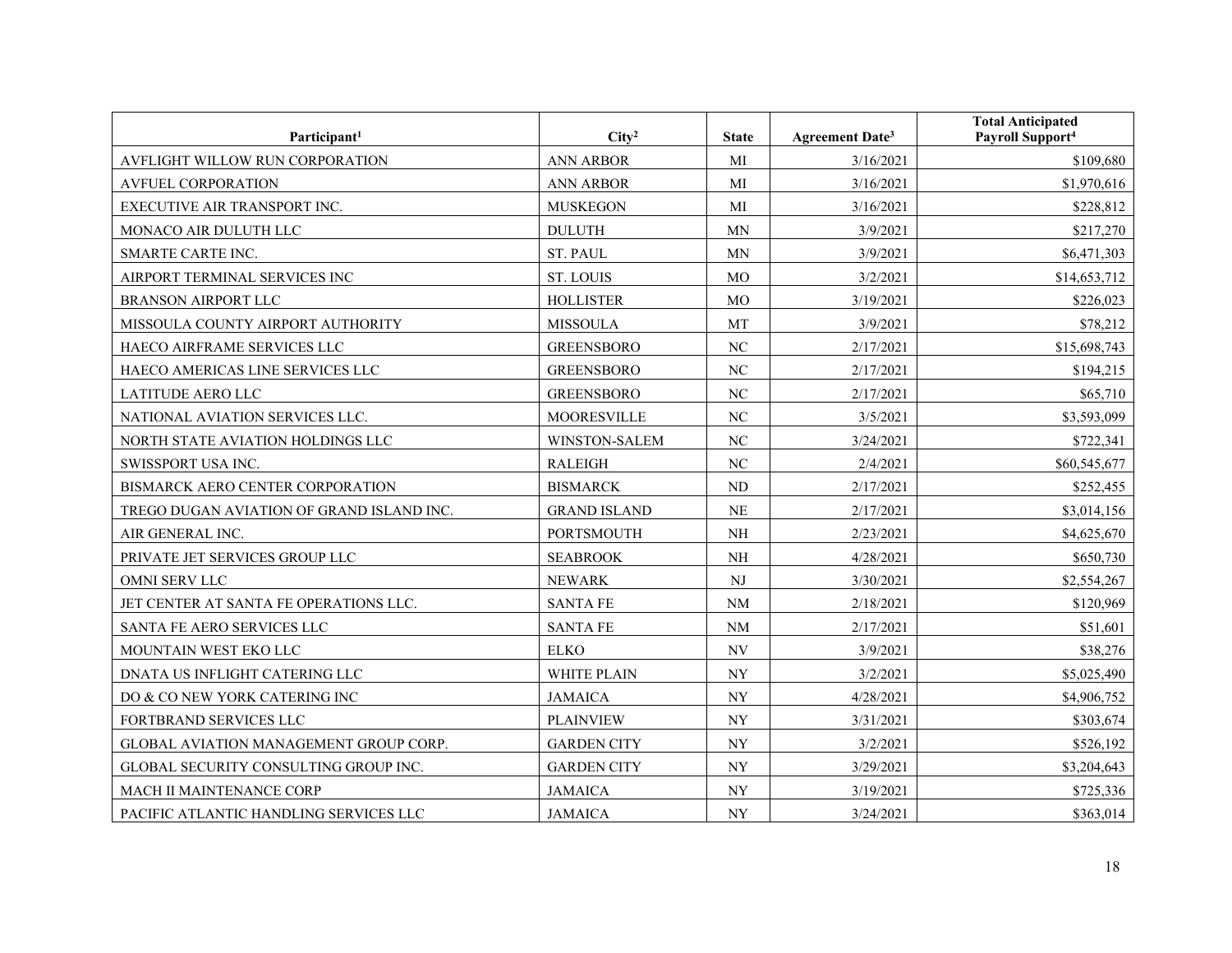| Participant <sup>1</sup>                   | City <sup>2</sup>     | <b>State</b>             | <b>Agreement Date<sup>3</sup></b> | <b>Total Anticipated</b><br>Payroll Support <sup>4</sup> |
|--------------------------------------------|-----------------------|--------------------------|-----------------------------------|----------------------------------------------------------|
| PAX ASSIST INC                             | <b>JAMAICA</b>        | <b>NY</b>                | 2/26/2021                         | \$3,047,956                                              |
| PREMIER AVIATION LLC                       | <b>HORSEHEADS</b>     | $\ensuremath{\text{NY}}$ | 2/23/2021                         | \$42,793                                                 |
| TAUGHANNOCK AVIATION CORP                  | <b>ITHACA</b>         | $\ensuremath{\text{NY}}$ | 2/17/2021                         | \$305,494                                                |
| TRIANGLE AVIATION SERVICES INC             | <b>VALLEY STREAM</b>  | $\ensuremath{\text{NY}}$ | 3/5/2021                          | \$592,913                                                |
| TRIANGLE SERVICES OF FLORIDA INC           | VALLEY STREAM         | $\ensuremath{\text{NY}}$ | 3/5/2021                          | \$2,789,243                                              |
| USAIRPORTS FLIGHT SUPPORT LLC              | <b>ROCHESTER</b>      | $\ensuremath{\text{NY}}$ | 4/1/2021                          | \$391,199                                                |
| WORLDWIDE FLIGHT SERVICES INC.             | <b>JAMAICA</b>        | $\ensuremath{\text{NY}}$ | 2/3/2021                          | \$45,622,544                                             |
| CONSTANT AVIATION LLC                      | <b>CLEVELAND</b>      | OH                       | 2/17/2021                         | \$10,149,987                                             |
| FLIGHT SERVICES AND SYSTEMS                | <b>CLEVELAND</b>      | OH                       | 3/9/2021                          | \$3,688,867                                              |
| LUFTHANSA TECHNIK COMPONENT SERVICES LLC10 | <b>TULSA</b>          | OK                       | 3/2/2021                          | \$7,227,924                                              |
| THE NORDAM GROUP LLC                       | <b>TULSA</b>          | OK                       | 3/12/2021                         | \$23,566,555                                             |
| LEADING EDGE JET CENTER LLC.               | <b>REDMOND</b>        | <b>OR</b>                | 3/11/2021                         | \$121,618                                                |
| METAL INNOVATIONS INC.                     | <b>AURORA</b>         | <b>OR</b>                | 2/23/2021                         | \$231,383                                                |
| AVIATION TECHNOLOGIES INC.                 | <b>AVOCA</b>          | PA                       | 3/9/2021                          | \$253,680                                                |
| LUFTHANSA TECHNIK PUERTO RICO              | <b>AGUADILLA</b>      | PR                       | 3/2/2021                          | \$2,531,163                                              |
| WESTJET AIR CENTER INC                     | <b>RAPID CITY</b>     | <b>SD</b>                | 3/12/2021                         | \$60,118                                                 |
| JETRIGHT AVIATION MAINTENANCE LLC          | <b>NASHVILLE</b>      | <b>TN</b>                | 3/29/2021                         | \$208,319                                                |
| 247 ON SITE LLC                            | <b>CORPUS CHRISTI</b> | <b>TX</b>                | 2/17/2021                         | \$36,130                                                 |
| ABILENE AERO INC.                          | <b>ABILENE</b>        | <b>TX</b>                | 3/9/2021                          | \$506,616                                                |
| ACCUFLEET INTERNATIONAL INC.               | <b>HOUSTON</b>        | <b>TX</b>                | 3/29/2021                         | \$1,669,641                                              |
| AIR WILMINGTON INC                         | <b>AMARILLO</b>       | <b>TX</b>                | 3/11/2021                         | \$294,434                                                |
| ARIES SHUTTLE-DALLAS LLC                   | <b>HURST</b>          | <b>TX</b>                | 4/7/2021                          | \$371,236                                                |
| <b>CLEAREDDIRECT LLC</b>                   | <b>AUSTIN</b>         | <b>TX</b>                | 4/7/2021                          | \$585,270                                                |
| FOUR POINTS AERO SERVICES LLC              | <b>DALLAS</b>         | <b>TX</b>                | 3/11/2021                         | \$272,818                                                |
| G2 SECURE STAFF L.L.C.                     | <b>IRVING</b>         | <b>TX</b>                | 2/23/2021                         | \$35,486,578                                             |
| GULFPORT AVIATION PARTNERS LLC             | <b>HOUSTON</b>        | <b>TX</b>                | 3/9/2021                          | \$62,222                                                 |
| HOUSTON AVIATION PARTNERS                  | <b>HOUSTON</b>        | ${\rm T}{\rm X}$         | 3/9/2021                          | \$358,095                                                |
| HUNTLEIGH USA CORPORATION                  | <b>IRVING</b>         | TX                       | 3/1/2021                          | \$5,966,616                                              |
| INDIANAPOLIS AVIATION PARTNERS LLC         | <b>HOUSTON</b>        | <b>TX</b>                | 3/9/2021                          | \$98,793                                                 |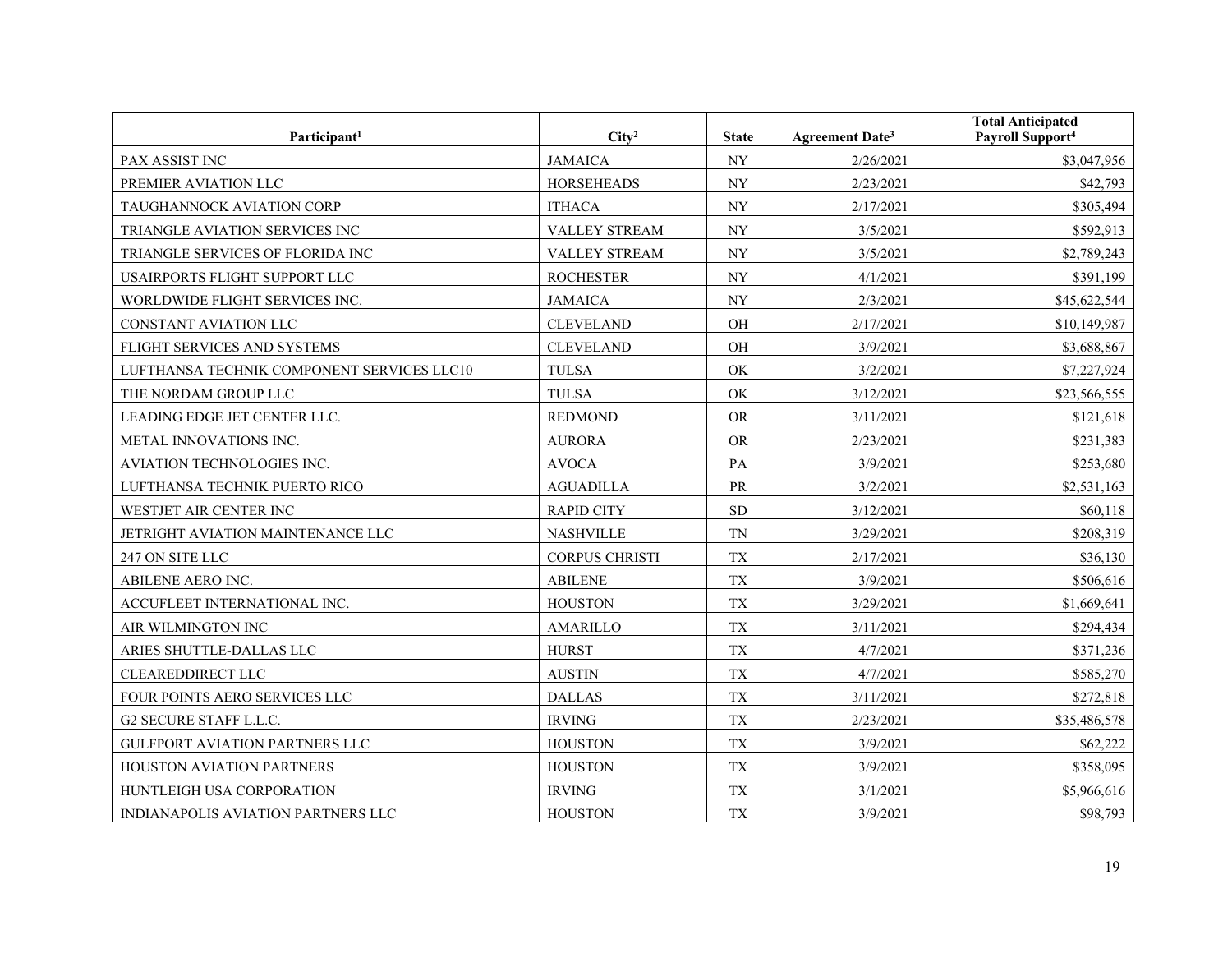| Participant <sup>1</sup>                | City <sup>2</sup>                               | <b>State</b> | Agreement Date <sup>3</sup> | <b>Total Anticipated</b><br>Payroll Support <sup>4</sup> |
|-----------------------------------------|-------------------------------------------------|--------------|-----------------------------|----------------------------------------------------------|
| MENZIES AVIATION (USA) INC              | <b>DALLAS</b>                                   | <b>TX</b>    | 2/3/2021                    | \$48,451,415                                             |
| PRIMEFLIGHT AVIATION SERVICES INC.      | <b>SUGAR LAND</b>                               | <b>TX</b>    | 3/12/2021                   | \$26,347,337                                             |
| QT TECHNOLOGIES LLC                     | <b>FARMERS BRANCH</b><br><b>TX</b><br>3/16/2021 |              | \$334,356                   |                                                          |
| SAFETECH USA INC                        | <b>HUMBLE</b>                                   | <b>TX</b>    | 4/14/2021                   | \$693,392                                                |
| SEMCO AEROSPACE TX LLC                  | <b>CAROLLTON</b>                                | <b>TX</b>    | 4/14/2021                   | \$283,761                                                |
| <b>SKY CHEFS INC.10</b>                 | <b>IRVING</b>                                   | <b>TX</b>    | 3/2/2021                    | \$93,392,267                                             |
| <b>T AERO II LLC</b>                    | <b>WACO</b>                                     | <b>TX</b>    | 2/23/2021                   | \$316,719                                                |
| TALLAHASSEE AVIATION PARTNERS LLC       | <b>HOUSTON</b>                                  | <b>TX</b>    | 3/9/2021                    | \$92,966                                                 |
| TOTAL AIRPORT SERVICES LLC              | <b>SPRING</b>                                   | <b>TX</b>    | 3/12/2021                   | \$8,263,957                                              |
| VT SAN ANTONIO AEROSPACE INC            | <b>SAN ANTONIO</b>                              | <b>TX</b>    | 4/7/2021                    | \$6,255,245                                              |
| AERO INDUSTRIES INCORPORATED            | <b>RICHMOND</b>                                 | <b>VA</b>    | 3/9/2021                    | \$207,137                                                |
| COMMONWEALTH AVIATION SERVICE INC.      | <b>RICHMOND</b>                                 | <b>VA</b>    | 2/17/2021                   | \$379,105                                                |
| <b>GATE GOURMET INC</b>                 | <b>RESTON</b>                                   | <b>VA</b>    | 2/9/2021                    | \$74,750,674                                             |
| PROSEGUR SERVICES GROUP INC.            | <b>HERNDON</b>                                  | <b>VA</b>    | 3/19/2021                   | \$9,866,032                                              |
| RICHMOND JET CENTER INC.                | <b>RICHMOND</b>                                 | <b>VA</b>    | 3/9/2021                    | \$127,682                                                |
| <b>HERITAGE AVIATION INC</b>            | <b>SOUTH BURLINGTON</b>                         | <b>VT</b>    | 3/2/2021                    | \$636,130                                                |
| <b>AVIATION TECHNICAL SERVICES</b>      | <b>EVERETT</b>                                  | <b>WA</b>    | 3/5/2021                    | \$17,390,454                                             |
| <b>BELLINGHAM AVIATION SERVICES LLC</b> | <b>BELLINGHAM</b>                               | <b>WA</b>    | 3/16/2021                   | \$100,146                                                |
| FLITELINE SERVICES INC.                 | <b>EVERETT</b>                                  | <b>WA</b>    | 3/11/2021                   | \$106,948                                                |
| INTER-STATE AVIATION INC.               | <b>PULLMAN</b>                                  | <b>WA</b>    | 3/29/2021                   | \$54,493                                                 |
| MCGEE AIR SERVICES                      | <b>RENTON</b>                                   | <b>WA</b>    | 2/5/2021                    | \$12,988,516                                             |
| PACKERLAND AVIATION LLC                 | <b>GREEN BAY</b>                                | WI           | 3/29/2021                   | \$193,656                                                |
| MHI RJ AVIATION INC.                    | <b>BRIDGEPORT</b>                               | <b>WV</b>    | 3/30/2021                   | \$10,195,175                                             |

1. In certain cases where multiple affiliated entities were approved as eligible recipients, only one affiliate or a parent company is listed.

2. The location provided is the address included by participants in their applications and may not include all locations in which a recipient operates.

3. Agreement Date is the date the PSP2 agreement was fully executed.

4. Total Anticipated Payroll Support is the total amount of payroll support expected to be provided to the participant in PSP2.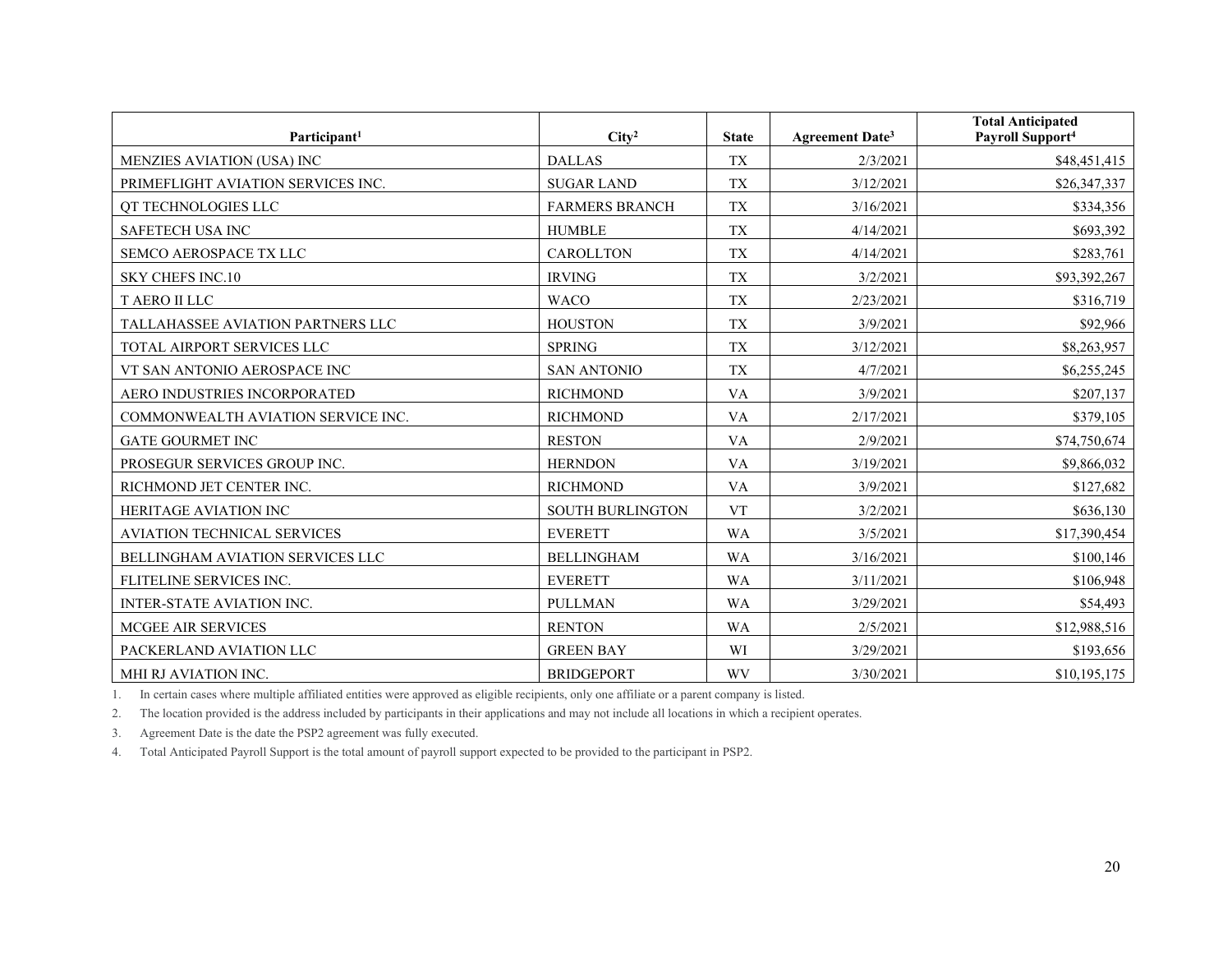| Participant <sup>1</sup>                                            | City <sup>2</sup>                 | <b>State</b><br>$\overline{2}$ | Agreement<br>Date <sup>3</sup> | <b>Total Anticipated</b><br>Payroll Support <sup>4</sup> | <b>Total</b><br><b>Anticipated Note</b><br>Principal<br>Amount <sup>5</sup> | <b>Total Anticipated</b><br>Number of Warrants <sup>6</sup> | Warrant<br><b>Exercise Price<sup>7</sup></b> |
|---------------------------------------------------------------------|-----------------------------------|--------------------------------|--------------------------------|----------------------------------------------------------|-----------------------------------------------------------------------------|-------------------------------------------------------------|----------------------------------------------|
| <b>Passenger Carriers</b>                                           |                                   |                                |                                |                                                          |                                                                             |                                                             |                                              |
| FRONTIER AIRLINES INC <sup>10</sup>                                 | <b>DENVER</b>                     | CO                             | 1/15/2021                      | \$161,083,131                                            | \$18,324,939                                                                | 157,296                                                     | \$11.65                                      |
| SPIRIT AIRLINES INC.                                                | <b>MIRAMAR</b>                    | ${\rm FL}$                     | 1/15/2021                      | \$212,130,753                                            | \$33,639,226                                                                | 137,753                                                     | \$24.42                                      |
| DELTA AIR LINES INC.                                                | <b>ATLANTA</b>                    | GA                             | 1/15/2021                      | \$3,290,410,981                                          | \$957,123,294                                                               | 2,409,069                                                   | \$39.73                                      |
| HAWAIIAN AIRLINES INC.                                              | HONOLULU                          | H                              | 1/15/2021                      | \$192,658,000                                            | \$27,797,400                                                                | 156,341                                                     | \$17.78                                      |
| UNITED AIRLINES INC.                                                | <b>CHICAGO</b>                    | $\mathop{\rm IL}\nolimits$     | 1/15/2021                      | \$3,001,196,216                                          | \$870,358,865                                                               | 2,011,925                                                   | \$43.26                                      |
| REPUBLIC AIRWAYS INC.                                               | <b>INDIANAPOLIS</b>               | IN                             | 1/15/2021                      | \$130,416,748                                            | \$9,125,024                                                                 | 2,199                                                       | \$415.00                                     |
| ALLEGIANT AIR LLC                                                   | <b>LAS VEGAS</b>                  | $\ensuremath{\text{NV}}$       | 1/15/2021                      | \$105,521,953                                            | \$1,656,586                                                                 | 924                                                         | \$179.23                                     |
| <b>JETBLUE AIRWAYS</b><br><b>CORPORATION</b>                        | <b>LONG ISLAND</b><br><b>CITY</b> | $\ensuremath{\text{NY}}$       | 1/15/2021                      | \$580,235,932                                            | \$144,070,779                                                               | 998,412                                                     | \$14.43                                      |
| AMERICAN AIRLINES INC.                                              | <b>FORT WORTH</b>                 | <b>TX</b>                      | 1/15/2021                      | \$3,549,766,770                                          | \$1,034,930,031                                                             | 6,608,749                                                   | \$15.66                                      |
| SOUTHWEST AIRLINES CO.                                              | <b>DALLAS</b>                     | <b>TX</b>                      | 1/15/2021                      | \$1,986,475,960                                          | \$565,942,788                                                               | 1,222,867                                                   | \$46.28                                      |
| SKYWEST AIRLINES INC.                                               | ST. GEORGE                        | UT                             | 1/15/2021                      | \$266,069,807                                            | \$50,420,942                                                                | 124,773                                                     | \$40.41                                      |
| ALASKA AIRLINES INC. 8                                              | <b>SEATTLE</b>                    | WA                             | 1/15/2021                      | \$612,685,500                                            | \$155,924,475                                                               | 305,498                                                     | \$52.25                                      |
| <b>Contractors</b>                                                  |                                   |                                |                                |                                                          |                                                                             |                                                             |                                              |
| PANASONIC AVIONICS<br><b>CORPORATION</b>                            | <b>LAKE FOREST</b>                | CA                             | 2/3/2021                       | \$52,728,182                                             | \$6,700,400                                                                 | N/A                                                         | N/A                                          |
| SWISSPORT USA INC.                                                  | <b>RALEIGH</b>                    | NC                             | 2/4/2021                       | \$60,545,677                                             | \$10,140,098                                                                | N/A                                                         | N/A                                          |
| <b>WORLDWIDE FLIGHT</b><br>SERVICES INC.                            | <b>JAMAICA</b>                    | <b>NY</b>                      | 2/3/2021                       | \$45,622,544                                             | \$3,573,920                                                                 | N/A                                                         | N/A                                          |
| LUFTHANSA TECHNIK<br><b>COMPONENT SERVICES,</b><br>LLC <sup>9</sup> | <b>TULSA</b>                      | OK                             | 3/2/2021                       | \$7,227,924                                              | \$3,900,893                                                                 | NA                                                          | NA                                           |
| <b>MENZIES AVIATION (USA)</b><br><b>INC</b>                         | <b>DALLAS</b>                     | <b>TX</b>                      | 2/3/2021                       | \$48,451,415                                             | \$4,818,623                                                                 | N/A                                                         | N/A                                          |
| SKY CHEFS INC. <sup>9</sup>                                         | <b>IRVING</b>                     | <b>TX</b>                      | 3/2/2021                       | \$93,392,267                                             | \$26,696,219                                                                | N/A                                                         | N/A                                          |
| <b>GATE GOURMET INC</b>                                             | <b>RESTON</b>                     | <b>VA</b>                      | 2/9/2021                       | \$74,750,674                                             | \$16,390,297                                                                | N/A                                                         | N/A                                          |
| MCGEE AIR SERVICES                                                  | <b>RENTON</b>                     | <b>WA</b>                      | 2/5/2021                       | \$12,988,516                                             | \$3,698,499                                                                 | N/A                                                         | N/A                                          |

## **Appendix B: PSP2 Participants Providing Taxpayer Protection Instruments (Notes or Warrants)**